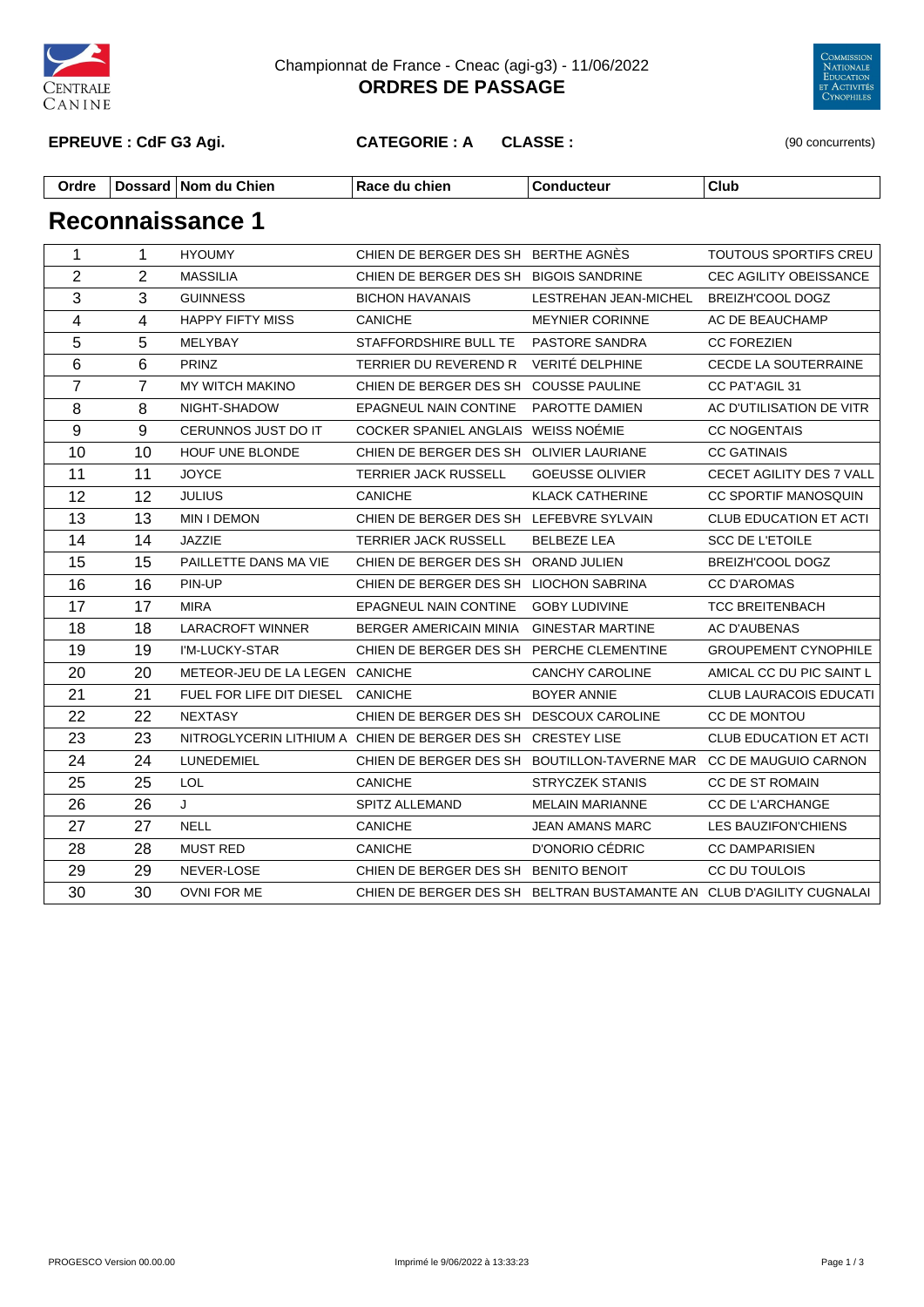| 31 | 31 |                             | JIVENCHY ANGE OU DEMO CHIEN DE BERGER DES SH DUMAS SOPHIE    |                                      | <b>AGILITY FUN CC</b>        |
|----|----|-----------------------------|--------------------------------------------------------------|--------------------------------------|------------------------------|
| 32 | 32 | OBSTINATE CUTE ARROW        | CHIEN DE BERGER DES SH PARRAUD MAXIME                        |                                      | CLUB IDFIX LEZOUX            |
| 33 | 33 | <b>OUKA</b>                 | CHIEN DE BERGER DES SH BONI PATRICIA                         |                                      | <b>SC BERGERACOIS</b>        |
| 34 | 34 | <b>NELYA</b>                | <b>SCHIPPERKE</b>                                            | <b>DUMAS FRANCIS</b>                 | <b>AGILITY FUN CC</b>        |
| 35 | 35 | <b>MISS-NAILA</b>           | CHIEN DE BERGER DES SH GILLOT CARINE                         |                                      | CC SOUS LE VAL               |
| 36 | 36 | <b>HECTOR</b>               | <b>SCHNAUZER NAIN</b>                                        | <b>LAIDET PATRICIA</b>               | CECDE CONDAT SUR VIEN        |
| 37 | 37 | <b>INSIGHT</b>              | CHIEN DE BERGER DES SH JACQUOT CAROLE                        |                                      | CC DES VOSGES COMTOIS        |
| 38 | 38 | <b>OREA</b>                 | CHIEN DE BERGER DES SH GELEZEAU CATHERINE                    |                                      | ASSOCIATION SPORTIVE C       |
| 39 | 39 | <b>OSTRAL SPEEDFIRE</b>     | EPAGNEUL NAIN CONTINE TARI CATHERINE                         |                                      | <b>CC DE DRUSENHEIM</b>      |
| 40 | 40 | <b>LOOPING</b>              | CHIEN DE BERGER DES SH ZUCCO CANDYCE                         |                                      | <b>TCC DE THIONVILLE</b>     |
| 41 | 41 | LASER ATOMIC STAR LE N      | CHIEN DE BERGER DES SH REVIL-BAUDARD EMILIE                  |                                      | <b>SECTION CANINE EUROCO</b> |
| 42 | 42 | <b>OLIYA</b>                | CHIEN DE BERGER DES SH ARIBART ANTHONY                       |                                      | <b>VERY CC DE BOURGBARR</b>  |
| 43 | 43 | <b>JAISS</b>                | CHIEN DE BERGER DES SH CAUD SANDRINE                         |                                      | AC DE BEAUCHAMP              |
| 44 | 45 | <b>OPIUM BLACK</b>          | CHIEN DE BERGER DES SH TROUDE RAPHAËL                        |                                      | CC DE BEAUCE                 |
| 45 | 46 | <b>IMPULSE</b>              | COCKER SPANIEL ANGLAIS GUERIN GHISLAINE                      |                                      | ASSOCIATION RECREADO         |
| 46 | 47 | <b>GALLOISE FOR EVER</b>    | <b>WELSH TERRIER</b>                                         | MILLET BETTY                         | AC JURA SUD                  |
| 47 | 48 | NABOO GIRLS AGAIN           | <b>CANICHE</b>                                               | <b>FABRE SARAH</b>                   | <b>CC DE CLAIRA</b>          |
| 48 | 49 | OLYA                        | CHIEN DE BERGER DES SH LAURIE BARRIERE                       |                                      | AC DES CARRIERES NOIRE       |
| 49 | 50 | <b>LOUSTIC</b>              | <b>TERRIER JACK RUSSELL</b>                                  | <b>HEBRARD MELANIE</b>               | LES BAUZIFON'CHIENS          |
| 50 | 51 | <b>ODWIN</b>                | CHIEN DE BERGER DES SH LEGRAND STEPHANIE                     |                                      | EC ET AGILITY DU BOULON      |
| 51 | 52 | <b>OSANNA BLUE</b>          | CHIEN DE BERGER DES SH L'HUILLIER NATHALIE                   |                                      | AC DE BEAUCHAMP              |
| 52 | 53 |                             | MAKAYAN PETITE FLAMME CHIEN DE BERGER DES SH ADOR PRISCILIA  |                                      | CC DE DETENTE ET PERFO       |
| 53 | 54 | <b>NOSFERATU</b>            | <b>SCHIPPERKE</b>                                            | DESCHEVAUX GWENDOLIN CC DE ST ROMAIN |                              |
| 54 | 55 | <b>LOUSTIC</b>              | TERRIER DU REVEREND R VECE BRUNO                             |                                      | CC D'AGILITY DE SAULX        |
| 55 | 56 |                             | AZULIAN ATOMIC TWINKLE CHIEN DE BERGER DES SH DESMERY MAËLLE |                                      | TOULOUSE VETO AGILITY        |
| 56 | 57 | <b>ISLA ABHA</b>            | <b>CANICHE</b>                                               | THIBAUD STÉPHANIE                    | ENTENTE CANINE DE VERT       |
| 57 | 58 | <b>ISIS MYSTIC LA NOIRE</b> | CHIEN DE BERGER DES SH PRIN DOMINIQUE                        |                                      | CECET SPORTIVE ARLESIE       |
| 58 | 59 | <b>OLGA</b>                 | CHIEN DE BERGER DES SH SACCANI THOMAS                        |                                      | CC DE MONTIGNY LES MET       |
| 59 | 60 | <b>OLBLACK</b>              | CHIEN DE BERGER DES SH CONTRERAS EDDIE                       |                                      | ROQUEFURE CC APTESIEN        |
| 60 | 61 | <b>MAMBO</b>                | CHIEN DE BERGER DES SH BILLEROT ALAIN                        |                                      | PAT'AGILES SUR INDROIS       |
|    |    |                             |                                                              |                                      |                              |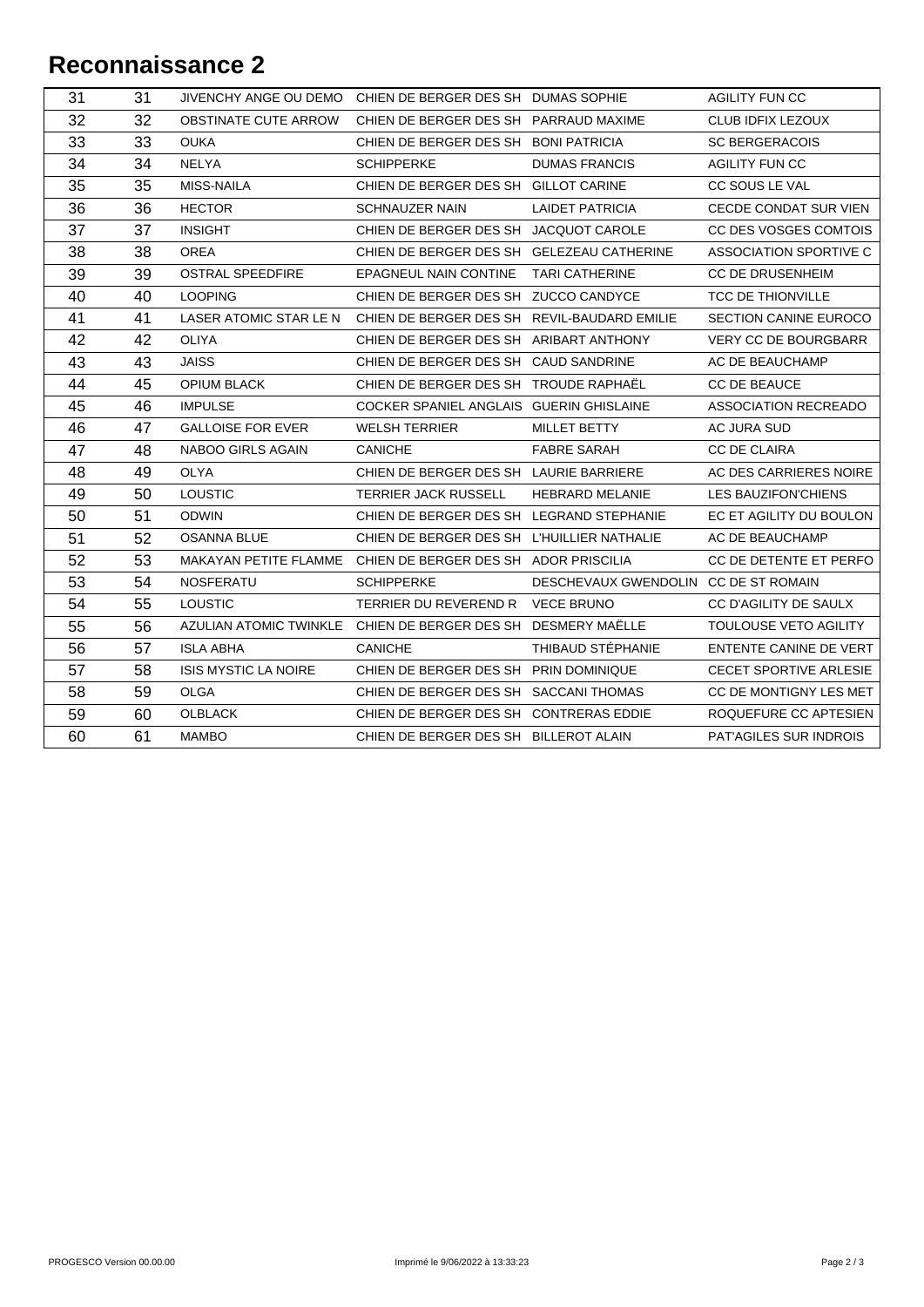| 62<br>63<br><b>N'DJEE BLACK</b><br>CHIEN DE BERGER DES SHATLAN KARINE<br><b>SC BERGERACOIS</b><br>63<br>64<br><b>JAIA</b><br>STAFFORDSHIRE BULL TE<br><b>MAGINET YVANN</b><br>C.A.F.E. DU PAYS QUERCY<br>64<br>65<br><b>IRON</b><br>CHIEN DE BERGER DES SH ALAZARD LAURA<br>AC DE BEAUCHAMP<br>65<br>66<br><b>JELMA</b><br><b>CANICHE</b><br><b>ATTANA CATHERINE</b><br>CHOLET EC<br>66<br>67<br><b>ILLOUNA</b><br>CHIEN DE BERGER DES SH COURNIER NADINE<br>CC DU PAYS DU THELLE<br>67<br><b>JIMINY-CRICKET</b><br>CHIEN DE BERGER DES SH JEUNE BEATRICE<br><b>TOUTOUS SPORTIFS CREU</b><br>68<br><b>OOPER</b><br>CHIEN DE BERGER DES SH MOQUET LÉA<br>68<br>69<br>CC DE CORPS NUDS<br>69<br>70<br><b>JESSY JUDE</b><br>CHIEN DE BERGER DES SH MANCA FANNY<br>CENTRE CANIN DE CHEMA<br>70<br>71<br>JEIDY MAVERICK LE NOIR<br>CHIEN DE BERGER DES SH GUILLON GHISLAINE<br><b>CC DE L'ARCHANGE</b><br>71<br>72<br><b>JUNO BEACH</b><br>CHIEN DE BERGER DES SH PICOT-DEROYER AURELIE<br>CLUB D'EDUCATION ET D'A<br>72<br>73<br>JAIPANEMA MYSTIC STAR<br>CHIEN DE BERGER DES SH ANSTETT NATHALIE<br>CU ET D'EC DE SAINT CYP<br>73<br>74<br><b>IASO</b><br><b>TERRIER BRESILIEN</b><br>AC DE LA VALLEE DU LOIN<br>KOCH MELODIE<br><b>WOLFF MAËLLE</b><br>74<br>AMICO TERRIER'S ZIPPER<br>CC DE FONTENAY LE VICO<br>75<br>TERRIER DU REVEREND R<br>75<br>76<br><b>BOMPAS VERONIQUE</b><br>TOULOUSE VETO AGILITY<br>STAR'S OF WHITE NIGHT N SCHNAUZER NAIN<br>76<br>77<br>WHEN SEPTEMBER ENDS<br>CHIEN DE BERGER DES SH MALIVERNEY SABRINA<br><b>CC PYRENEES 66</b><br>77<br>78<br>IDLE NEVER DREAD FOREV CHIEN DE BERGER DES SH FOURNIER MARIANNE<br><b>AC CEVENOLE</b><br>78<br>79<br>CC DE ROSNY SUR SEINE<br>DEVONGEM PEAKY BLINDE COCKER SPANIEL ANGLAIS LOBBE NATHALIE<br>79<br>80<br><b>ILUMIA</b><br>CHIEN DE BERGER DES SH HENIN SOPHIE<br><b>CC DE MERSUAY</b><br>80<br>81<br>A CHANCE FOR WHITE HEA SCHNAUZER NAIN<br>DESTEILLOU SANDRINE<br>TOULOUSE VETO AGILITY<br>81<br>82<br><b>LUCIA</b><br>CHIEN DE BERGER DES SH KHALEF CONTRERAS LÉIA<br>82<br>83<br><b>JINGLE LITTLE BLACK STA</b><br>CHIEN DE BERGER DES SH MATHIEU EMMANUELLE<br>CLUB D'AGILITY DE BORDE<br>83<br>84<br><b>INDIANA</b><br>CHIEN DE BERGER DES SH HASSLER EVELYNE<br>CC DE MIRECOURT<br>84<br>85<br><b>OSLO DEMONIAK</b><br>CHIEN DE BERGER DES SH MAGNOUX NATHAN<br>85<br>86<br>CHIEN DE BERGER DES SH LE GUERROUÉ MAELA<br><b>ONLY YOU</b><br>CC DE CORPS NUDS<br>86<br>87<br>CHIEN DE BERGER DES SH VERITÉ DELPHINE<br><b>NINJA</b><br><b>CECDE LA SOUTERRAINE</b><br>87<br>88<br><b>OCCULT WHISPER</b><br>STAFFORDSHIRE BULL TE<br>PASTORE SANDRA<br><b>CC FOREZIEN</b><br>88<br>89<br>TOMY-B OF CRAZY SISSY'S CANICHE<br><b>MEYNIER CORINNE</b><br>AC DE BEAUCHAMP<br>89<br>90<br><b>LIMONADE</b><br><b>BICHON HAVANAIS</b><br>LESTREHAN JEAN-MICHEL<br><b>BREIZH'COOL DOGZ</b><br>90<br>91<br><b>GAIA BRUNE</b><br>CHIEN DE BERGER DES SH BIGOIS SANDRINE<br>CEC AGILITY OBEISSANCE | 61 | 62 | NESS DES FUMEES DU NO SPITZ DES VISIGOTHS | <b>VIDOTTO GILLES</b> | <b>CAPITOLE AGILITY</b>         |
|---------------------------------------------------------------------------------------------------------------------------------------------------------------------------------------------------------------------------------------------------------------------------------------------------------------------------------------------------------------------------------------------------------------------------------------------------------------------------------------------------------------------------------------------------------------------------------------------------------------------------------------------------------------------------------------------------------------------------------------------------------------------------------------------------------------------------------------------------------------------------------------------------------------------------------------------------------------------------------------------------------------------------------------------------------------------------------------------------------------------------------------------------------------------------------------------------------------------------------------------------------------------------------------------------------------------------------------------------------------------------------------------------------------------------------------------------------------------------------------------------------------------------------------------------------------------------------------------------------------------------------------------------------------------------------------------------------------------------------------------------------------------------------------------------------------------------------------------------------------------------------------------------------------------------------------------------------------------------------------------------------------------------------------------------------------------------------------------------------------------------------------------------------------------------------------------------------------------------------------------------------------------------------------------------------------------------------------------------------------------------------------------------------------------------------------------------------------------------------------------------------------------------------------------------------------------------------------------------------------------------------------------------------------------------------------------------------------------------------------------------------------------------------------------------------------------------------------------------------------------------------------------------------------------------------------------------------------------------|----|----|-------------------------------------------|-----------------------|---------------------------------|
|                                                                                                                                                                                                                                                                                                                                                                                                                                                                                                                                                                                                                                                                                                                                                                                                                                                                                                                                                                                                                                                                                                                                                                                                                                                                                                                                                                                                                                                                                                                                                                                                                                                                                                                                                                                                                                                                                                                                                                                                                                                                                                                                                                                                                                                                                                                                                                                                                                                                                                                                                                                                                                                                                                                                                                                                                                                                                                                                                                           |    |    |                                           |                       |                                 |
|                                                                                                                                                                                                                                                                                                                                                                                                                                                                                                                                                                                                                                                                                                                                                                                                                                                                                                                                                                                                                                                                                                                                                                                                                                                                                                                                                                                                                                                                                                                                                                                                                                                                                                                                                                                                                                                                                                                                                                                                                                                                                                                                                                                                                                                                                                                                                                                                                                                                                                                                                                                                                                                                                                                                                                                                                                                                                                                                                                           |    |    |                                           |                       |                                 |
|                                                                                                                                                                                                                                                                                                                                                                                                                                                                                                                                                                                                                                                                                                                                                                                                                                                                                                                                                                                                                                                                                                                                                                                                                                                                                                                                                                                                                                                                                                                                                                                                                                                                                                                                                                                                                                                                                                                                                                                                                                                                                                                                                                                                                                                                                                                                                                                                                                                                                                                                                                                                                                                                                                                                                                                                                                                                                                                                                                           |    |    |                                           |                       |                                 |
|                                                                                                                                                                                                                                                                                                                                                                                                                                                                                                                                                                                                                                                                                                                                                                                                                                                                                                                                                                                                                                                                                                                                                                                                                                                                                                                                                                                                                                                                                                                                                                                                                                                                                                                                                                                                                                                                                                                                                                                                                                                                                                                                                                                                                                                                                                                                                                                                                                                                                                                                                                                                                                                                                                                                                                                                                                                                                                                                                                           |    |    |                                           |                       |                                 |
|                                                                                                                                                                                                                                                                                                                                                                                                                                                                                                                                                                                                                                                                                                                                                                                                                                                                                                                                                                                                                                                                                                                                                                                                                                                                                                                                                                                                                                                                                                                                                                                                                                                                                                                                                                                                                                                                                                                                                                                                                                                                                                                                                                                                                                                                                                                                                                                                                                                                                                                                                                                                                                                                                                                                                                                                                                                                                                                                                                           |    |    |                                           |                       |                                 |
|                                                                                                                                                                                                                                                                                                                                                                                                                                                                                                                                                                                                                                                                                                                                                                                                                                                                                                                                                                                                                                                                                                                                                                                                                                                                                                                                                                                                                                                                                                                                                                                                                                                                                                                                                                                                                                                                                                                                                                                                                                                                                                                                                                                                                                                                                                                                                                                                                                                                                                                                                                                                                                                                                                                                                                                                                                                                                                                                                                           |    |    |                                           |                       |                                 |
|                                                                                                                                                                                                                                                                                                                                                                                                                                                                                                                                                                                                                                                                                                                                                                                                                                                                                                                                                                                                                                                                                                                                                                                                                                                                                                                                                                                                                                                                                                                                                                                                                                                                                                                                                                                                                                                                                                                                                                                                                                                                                                                                                                                                                                                                                                                                                                                                                                                                                                                                                                                                                                                                                                                                                                                                                                                                                                                                                                           |    |    |                                           |                       |                                 |
|                                                                                                                                                                                                                                                                                                                                                                                                                                                                                                                                                                                                                                                                                                                                                                                                                                                                                                                                                                                                                                                                                                                                                                                                                                                                                                                                                                                                                                                                                                                                                                                                                                                                                                                                                                                                                                                                                                                                                                                                                                                                                                                                                                                                                                                                                                                                                                                                                                                                                                                                                                                                                                                                                                                                                                                                                                                                                                                                                                           |    |    |                                           |                       |                                 |
|                                                                                                                                                                                                                                                                                                                                                                                                                                                                                                                                                                                                                                                                                                                                                                                                                                                                                                                                                                                                                                                                                                                                                                                                                                                                                                                                                                                                                                                                                                                                                                                                                                                                                                                                                                                                                                                                                                                                                                                                                                                                                                                                                                                                                                                                                                                                                                                                                                                                                                                                                                                                                                                                                                                                                                                                                                                                                                                                                                           |    |    |                                           |                       |                                 |
|                                                                                                                                                                                                                                                                                                                                                                                                                                                                                                                                                                                                                                                                                                                                                                                                                                                                                                                                                                                                                                                                                                                                                                                                                                                                                                                                                                                                                                                                                                                                                                                                                                                                                                                                                                                                                                                                                                                                                                                                                                                                                                                                                                                                                                                                                                                                                                                                                                                                                                                                                                                                                                                                                                                                                                                                                                                                                                                                                                           |    |    |                                           |                       |                                 |
|                                                                                                                                                                                                                                                                                                                                                                                                                                                                                                                                                                                                                                                                                                                                                                                                                                                                                                                                                                                                                                                                                                                                                                                                                                                                                                                                                                                                                                                                                                                                                                                                                                                                                                                                                                                                                                                                                                                                                                                                                                                                                                                                                                                                                                                                                                                                                                                                                                                                                                                                                                                                                                                                                                                                                                                                                                                                                                                                                                           |    |    |                                           |                       |                                 |
|                                                                                                                                                                                                                                                                                                                                                                                                                                                                                                                                                                                                                                                                                                                                                                                                                                                                                                                                                                                                                                                                                                                                                                                                                                                                                                                                                                                                                                                                                                                                                                                                                                                                                                                                                                                                                                                                                                                                                                                                                                                                                                                                                                                                                                                                                                                                                                                                                                                                                                                                                                                                                                                                                                                                                                                                                                                                                                                                                                           |    |    |                                           |                       |                                 |
|                                                                                                                                                                                                                                                                                                                                                                                                                                                                                                                                                                                                                                                                                                                                                                                                                                                                                                                                                                                                                                                                                                                                                                                                                                                                                                                                                                                                                                                                                                                                                                                                                                                                                                                                                                                                                                                                                                                                                                                                                                                                                                                                                                                                                                                                                                                                                                                                                                                                                                                                                                                                                                                                                                                                                                                                                                                                                                                                                                           |    |    |                                           |                       |                                 |
|                                                                                                                                                                                                                                                                                                                                                                                                                                                                                                                                                                                                                                                                                                                                                                                                                                                                                                                                                                                                                                                                                                                                                                                                                                                                                                                                                                                                                                                                                                                                                                                                                                                                                                                                                                                                                                                                                                                                                                                                                                                                                                                                                                                                                                                                                                                                                                                                                                                                                                                                                                                                                                                                                                                                                                                                                                                                                                                                                                           |    |    |                                           |                       |                                 |
|                                                                                                                                                                                                                                                                                                                                                                                                                                                                                                                                                                                                                                                                                                                                                                                                                                                                                                                                                                                                                                                                                                                                                                                                                                                                                                                                                                                                                                                                                                                                                                                                                                                                                                                                                                                                                                                                                                                                                                                                                                                                                                                                                                                                                                                                                                                                                                                                                                                                                                                                                                                                                                                                                                                                                                                                                                                                                                                                                                           |    |    |                                           |                       |                                 |
|                                                                                                                                                                                                                                                                                                                                                                                                                                                                                                                                                                                                                                                                                                                                                                                                                                                                                                                                                                                                                                                                                                                                                                                                                                                                                                                                                                                                                                                                                                                                                                                                                                                                                                                                                                                                                                                                                                                                                                                                                                                                                                                                                                                                                                                                                                                                                                                                                                                                                                                                                                                                                                                                                                                                                                                                                                                                                                                                                                           |    |    |                                           |                       |                                 |
|                                                                                                                                                                                                                                                                                                                                                                                                                                                                                                                                                                                                                                                                                                                                                                                                                                                                                                                                                                                                                                                                                                                                                                                                                                                                                                                                                                                                                                                                                                                                                                                                                                                                                                                                                                                                                                                                                                                                                                                                                                                                                                                                                                                                                                                                                                                                                                                                                                                                                                                                                                                                                                                                                                                                                                                                                                                                                                                                                                           |    |    |                                           |                       |                                 |
|                                                                                                                                                                                                                                                                                                                                                                                                                                                                                                                                                                                                                                                                                                                                                                                                                                                                                                                                                                                                                                                                                                                                                                                                                                                                                                                                                                                                                                                                                                                                                                                                                                                                                                                                                                                                                                                                                                                                                                                                                                                                                                                                                                                                                                                                                                                                                                                                                                                                                                                                                                                                                                                                                                                                                                                                                                                                                                                                                                           |    |    |                                           |                       |                                 |
|                                                                                                                                                                                                                                                                                                                                                                                                                                                                                                                                                                                                                                                                                                                                                                                                                                                                                                                                                                                                                                                                                                                                                                                                                                                                                                                                                                                                                                                                                                                                                                                                                                                                                                                                                                                                                                                                                                                                                                                                                                                                                                                                                                                                                                                                                                                                                                                                                                                                                                                                                                                                                                                                                                                                                                                                                                                                                                                                                                           |    |    |                                           |                       |                                 |
|                                                                                                                                                                                                                                                                                                                                                                                                                                                                                                                                                                                                                                                                                                                                                                                                                                                                                                                                                                                                                                                                                                                                                                                                                                                                                                                                                                                                                                                                                                                                                                                                                                                                                                                                                                                                                                                                                                                                                                                                                                                                                                                                                                                                                                                                                                                                                                                                                                                                                                                                                                                                                                                                                                                                                                                                                                                                                                                                                                           |    |    |                                           |                       | ROQUEFURE CC APTESIEN           |
|                                                                                                                                                                                                                                                                                                                                                                                                                                                                                                                                                                                                                                                                                                                                                                                                                                                                                                                                                                                                                                                                                                                                                                                                                                                                                                                                                                                                                                                                                                                                                                                                                                                                                                                                                                                                                                                                                                                                                                                                                                                                                                                                                                                                                                                                                                                                                                                                                                                                                                                                                                                                                                                                                                                                                                                                                                                                                                                                                                           |    |    |                                           |                       |                                 |
|                                                                                                                                                                                                                                                                                                                                                                                                                                                                                                                                                                                                                                                                                                                                                                                                                                                                                                                                                                                                                                                                                                                                                                                                                                                                                                                                                                                                                                                                                                                                                                                                                                                                                                                                                                                                                                                                                                                                                                                                                                                                                                                                                                                                                                                                                                                                                                                                                                                                                                                                                                                                                                                                                                                                                                                                                                                                                                                                                                           |    |    |                                           |                       |                                 |
|                                                                                                                                                                                                                                                                                                                                                                                                                                                                                                                                                                                                                                                                                                                                                                                                                                                                                                                                                                                                                                                                                                                                                                                                                                                                                                                                                                                                                                                                                                                                                                                                                                                                                                                                                                                                                                                                                                                                                                                                                                                                                                                                                                                                                                                                                                                                                                                                                                                                                                                                                                                                                                                                                                                                                                                                                                                                                                                                                                           |    |    |                                           |                       | <b>CLUB AGILITY NOIRTERRE'I</b> |
|                                                                                                                                                                                                                                                                                                                                                                                                                                                                                                                                                                                                                                                                                                                                                                                                                                                                                                                                                                                                                                                                                                                                                                                                                                                                                                                                                                                                                                                                                                                                                                                                                                                                                                                                                                                                                                                                                                                                                                                                                                                                                                                                                                                                                                                                                                                                                                                                                                                                                                                                                                                                                                                                                                                                                                                                                                                                                                                                                                           |    |    |                                           |                       |                                 |
|                                                                                                                                                                                                                                                                                                                                                                                                                                                                                                                                                                                                                                                                                                                                                                                                                                                                                                                                                                                                                                                                                                                                                                                                                                                                                                                                                                                                                                                                                                                                                                                                                                                                                                                                                                                                                                                                                                                                                                                                                                                                                                                                                                                                                                                                                                                                                                                                                                                                                                                                                                                                                                                                                                                                                                                                                                                                                                                                                                           |    |    |                                           |                       |                                 |
|                                                                                                                                                                                                                                                                                                                                                                                                                                                                                                                                                                                                                                                                                                                                                                                                                                                                                                                                                                                                                                                                                                                                                                                                                                                                                                                                                                                                                                                                                                                                                                                                                                                                                                                                                                                                                                                                                                                                                                                                                                                                                                                                                                                                                                                                                                                                                                                                                                                                                                                                                                                                                                                                                                                                                                                                                                                                                                                                                                           |    |    |                                           |                       |                                 |
|                                                                                                                                                                                                                                                                                                                                                                                                                                                                                                                                                                                                                                                                                                                                                                                                                                                                                                                                                                                                                                                                                                                                                                                                                                                                                                                                                                                                                                                                                                                                                                                                                                                                                                                                                                                                                                                                                                                                                                                                                                                                                                                                                                                                                                                                                                                                                                                                                                                                                                                                                                                                                                                                                                                                                                                                                                                                                                                                                                           |    |    |                                           |                       |                                 |
|                                                                                                                                                                                                                                                                                                                                                                                                                                                                                                                                                                                                                                                                                                                                                                                                                                                                                                                                                                                                                                                                                                                                                                                                                                                                                                                                                                                                                                                                                                                                                                                                                                                                                                                                                                                                                                                                                                                                                                                                                                                                                                                                                                                                                                                                                                                                                                                                                                                                                                                                                                                                                                                                                                                                                                                                                                                                                                                                                                           |    |    |                                           |                       |                                 |
|                                                                                                                                                                                                                                                                                                                                                                                                                                                                                                                                                                                                                                                                                                                                                                                                                                                                                                                                                                                                                                                                                                                                                                                                                                                                                                                                                                                                                                                                                                                                                                                                                                                                                                                                                                                                                                                                                                                                                                                                                                                                                                                                                                                                                                                                                                                                                                                                                                                                                                                                                                                                                                                                                                                                                                                                                                                                                                                                                                           |    |    |                                           |                       |                                 |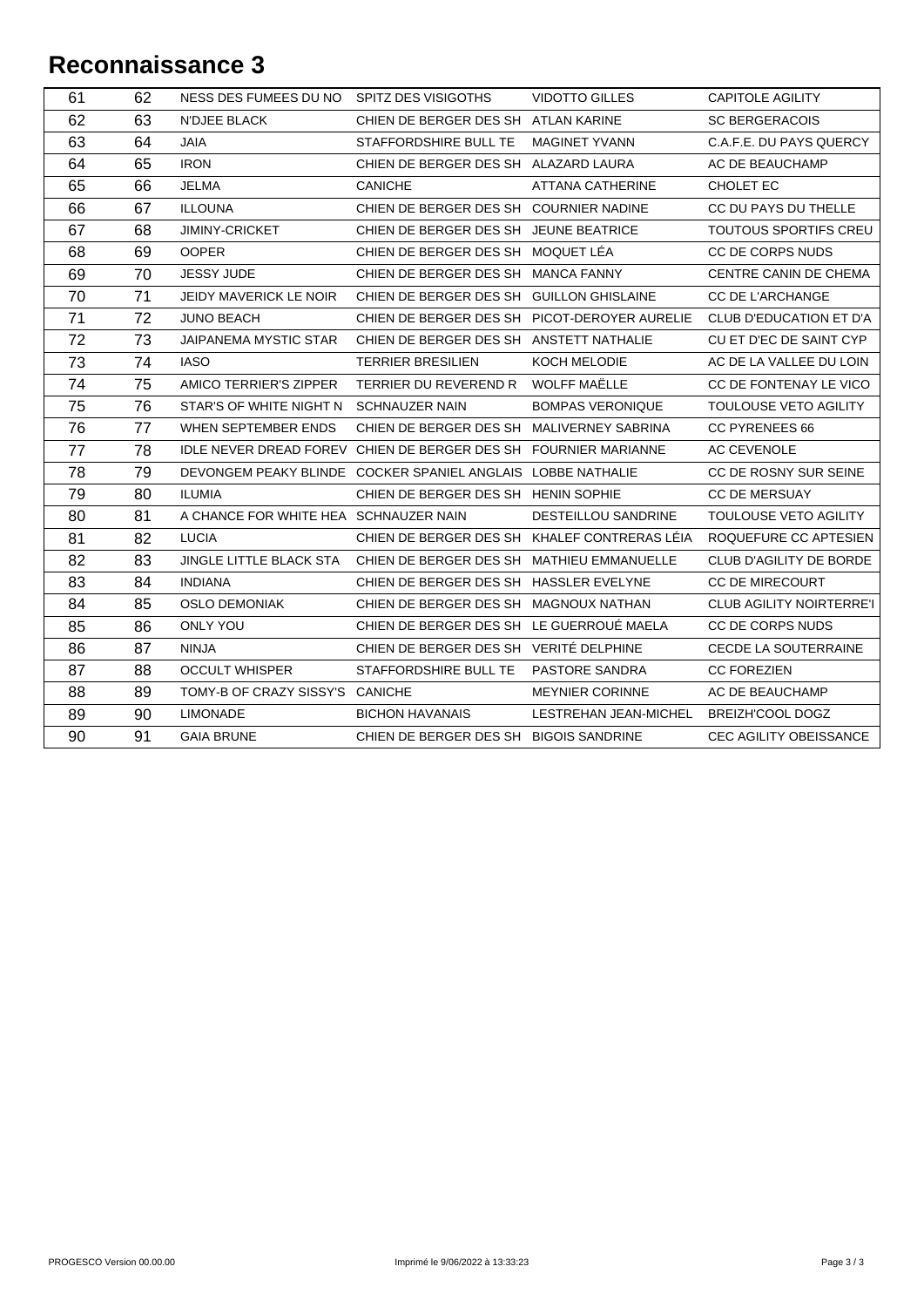

#### Championnat de France - Cneac (agi-g3) - 11/06/2022 **ORDRES DE PASSAGE**



#### **EPREUVE : CdF G3 Agi. CATEGORIES : D B CLASSE :** (78 concurrents)

| Ordre | Doss. | Cat. | Chien<br>. Nom du | Race<br>chien<br>∙au | onduc<br>ucteur | Club |
|-------|-------|------|-------------------|----------------------|-----------------|------|
|       |       |      |                   |                      |                 |      |

| $\mathbf 1$      | 342 | D | <b>MINDY</b>                              | <b>ROTTWEILER</b>                    | <b>COLIN MICHEL</b>       | CLUB NIMOIS DU CHIEN D'        |
|------------------|-----|---|-------------------------------------------|--------------------------------------|---------------------------|--------------------------------|
| $\overline{2}$   | 343 | D | <b>IXS</b>                                | <b>ROTTWEILER</b>                    | <b>THURNHER KATIA</b>     | TRAINING CLUB ILE NAPOL        |
| 3                | 344 | D | <b>JIMAT</b>                              | <b>ROTTWEILER</b>                    | ANGRAND FRANÇOISE         | CC D'AGILITY DE SAULX          |
| 4                | 345 | D | <b>NESS</b>                               | CHIEN DE COUR ITALIE DELAMARE SYLVIE |                           | CC DE NOTRE DAME DE G          |
| 5                | 346 | D | <b>INES</b>                               | CHIEN LOUP TCHECOS COZZI VÉRONIQUE   |                           | CECDE MULHOUSE-BRUNS           |
| $\,6\,$          | 93  | B | LUCKY-LONDON-BLACK                        | CHIEN DE BERGER DE                   | LEBOUCQ CAROLINE          | CC DE BEAUCE                   |
| $\overline{7}$   | 94  | B | LIKE A LITTLE SNOWFLAKE BERGER DES PYRENE |                                      | <b>MAITRE BENJAMIN</b>    | <b>CECDE MONT DE MARSAN</b>    |
| 8                | 95  | B | <b>NEEL</b>                               | BERGER DES PYRENE                    | SALVA JEAN-PAUL           | CC DE MAUGUIO CARNON           |
| $\boldsymbol{9}$ | 96  | B | <b>JACKPOT</b>                            | CHIEN DE BERGER DE                   | <b>MATHIEU JEAN-LOUIS</b> | <b>CECDE DISTROFF</b>          |
| 10               | 97  | B | <b>ICE TEA ENERGY DRINK</b>               | CHIEN DE BERGER DE                   | <b>BRUNA VIRGINIE</b>     | AC CEVENOLE                    |
| 11               | 98  | B | <b>LUCIOLE</b>                            | BERGER DES PYRENE                    | <b>WLAZLO SOPHIE</b>      | <b>COMPIEGNE EC</b>            |
| 12               | 99  | B | LAGO-D-OR                                 | CHIEN DE BERGER DE                   | <b>BITTEL BERNARD</b>     | CC VALLEE DE LA BIEVRE         |
| 13               | 100 | B | JABADAO CHOCOLAT                          | <b>KELPIE AUSTRALIEN</b>             | PUYMIRAUD ANNIE           | CLUB D'INITIATION ET D'EC      |
| 14               | 101 | B | NISKA BARNA                               | <b>MUDI</b>                          | <b>WEBER JORDAN</b>       | LES AMIS DU CHIEN DE DE        |
| 15               | 102 | B | JENETHOR STAR SHEITAN CHIEN DE BERGER DE  |                                      | <b>VELLA SANDRA</b>       | CC JEAN BRASSET LA VAL         |
| 16               | 103 | B | LEGOLAS ESPRIT REBELLE CHIEN DE BERGER DE |                                      | <b>BEGUE NICOLAS</b>      | CC LEI CADEOU DE LA BOU        |
| 17               | 104 | B | <b>PEGUERA</b>                            | BERGER DES PYRENE                    | <b>VELOSO SERGE</b>       | CC DE LA VENISE PROVEN         |
| 18               | 105 | B | <b>INTY</b>                               | BERGER DES PYRENE                    | <b>FAURE MARION</b>       | <b>SC SAINT NAZAIRE</b>        |
| 19               | 106 | B | LOEB                                      | CHIEN DE BERGER DE                   | <b>EYRAUD FLORIAN</b>     | CC DE LA VENISE PROVEN         |
| 20               | 107 | B | ORION BLACKMONSTER                        | CHIEN DE BERGER DE                   | <b>VANAQUER LEA</b>       | <b>CLUB EDUCATION ET LOISI</b> |
| 21               | 108 | B | <b>JPLOUF</b>                             | CHIEN D'EAU ESPAGN                   | EVRARD NATHALIE           | SPORTS ET LOISIRS CANIN        |
| 22               | 109 | B | HIPPIE PIPOURA HARLEY                     | CHIEN DE BERGER DE                   | <b>DIAS JEAN</b>          | <b>TCC DE THIONVILLE</b>       |
| 23               | 110 | B | <b>INOX DITE IOUNA</b>                    | SCHAPENDOES NEERL STEPHAN JEAN-LUC   |                           | CC DE L'IROISE                 |
| 24               | 111 | B | LEEWARD BLACK TWISTER CHIEN DE BERGER DE  |                                      | PENALVA CORINNE           | CC DES PAYS DU GRAND L         |
| 25               | 112 | B | <b>LENNY BRUN</b>                         | CHIEN DE BERGER DE                   | <b>SIEZENIS AGNES</b>     | <b>CC NOGENTAIS</b>            |
| 26               | 113 | B | BLACK RIVER KENNEL LITT KELPIE AUSTRALIEN |                                      | <b>AVRIL SOLENN</b>       | <b>CLUB EDUCATION ET ACTI</b>  |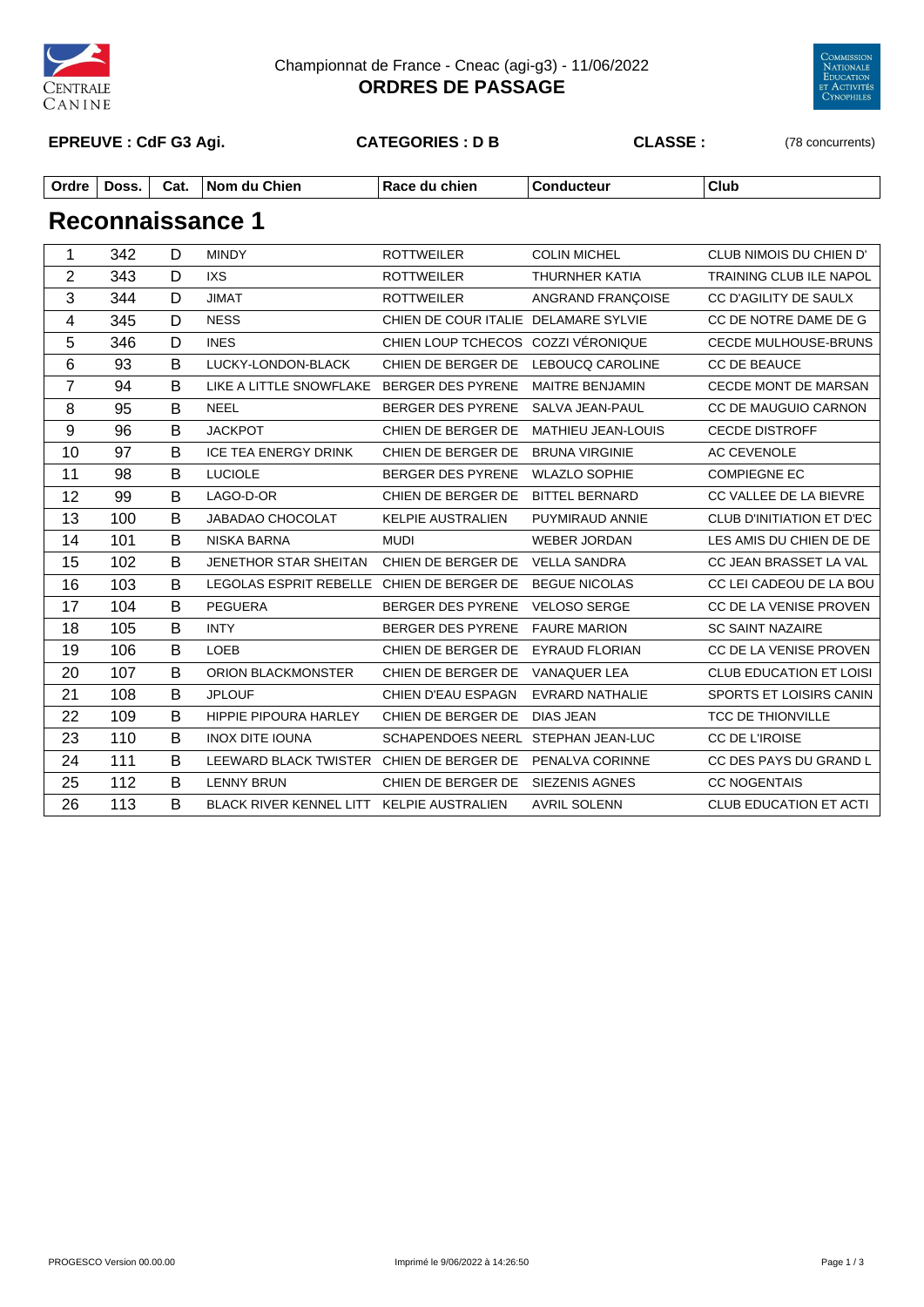| 27 | 114 | B | <b>IDAHO</b>                              | CHIEN DE BERGER DE                  | TROUDE RAPHAËL                                | CC DE BEAUCE                   |
|----|-----|---|-------------------------------------------|-------------------------------------|-----------------------------------------------|--------------------------------|
| 28 | 115 | B | <b>JAYA</b>                               | <b>BERGER DES PYRENE</b>            | <b>ROY ANDREA</b>                             | CC DE LA VENISE PROVEN         |
| 29 | 116 | B | <b>IWO JIMA</b>                           | CHIEN DE BERGER DE                  | PICOT-DEROYER AURELIE                         | <b>CLUB D'EDUCATION ET D'A</b> |
| 30 | 117 | B | <b>HARRISON FORD DI CASA</b>              | <b>KELPIE AUSTRALIEN</b>            | <b>BERTHEZENE NATHALIE</b>                    | CC DE DETENTE ET PERFO         |
| 31 | 119 | B | <b>MISS GIRLS</b>                         | <b>CANICHE</b>                      | <b>FERAY MURIEL</b>                           | <b>CC DE CHATEAUROUX</b>       |
| 32 | 120 | B | HIIS'TOIRE D'AMOUR                        | BERGER DES PYRENE                   | KAUFFMANN DOMINIQUE                           | AC DE SAINT AMARIN             |
| 33 | 121 | B | JOY OF LIVE                               | CHIEN DE BERGER DE                  | <b>MARLET ANNE</b>                            | CENTRE CANIN DE CHEMA          |
| 34 | 122 | B | <b>IRHABERKI MINTA MOKUS</b>              | <b>MUDI</b>                         | <b>RENAUD MICKAEL</b>                         | CC CHAUMONT CHOIGNES           |
| 35 | 123 | B | ILOW-DEMONIAK - BLUE                      | CHIEN DE BERGER DE                  | SIMONNET VANESSA                              | AC D'UTILISATION DE VITR       |
| 36 | 124 | B | <b>J'MONSIEUR K</b>                       | CHIEN DE BERGER DE                  | <b>DECHEL ALEXANDRE</b>                       | SEPTIMANIE EDUCATION S         |
| 37 | 125 | B | <b>MACH IN BLUE</b>                       | CHIEN DE BERGER DE                  | NOVE-JOSSERAND GENEVI GROUPEMENT CYNOPHILE    |                                |
| 38 | 126 | B | <b>MUST IN BLACK</b>                      | BERGER DES PYRENE                   | RACZKA THOMAS                                 | <b>CANIS CLUB D'INGRE</b>      |
| 39 | 127 | B | <b>I MAKY CATTA BLACK</b>                 | CHIEN DE BERGER DE                  | <b>CRESTEY LISE</b>                           | <b>CLUB EDUCATION ET ACTI</b>  |
| 40 | 128 | B | <b>LOOK D ENFER</b>                       | <b>CANICHE</b>                      | <b>GAMET LESLIE</b>                           | <b>SCC DE L'ETOILE</b>         |
| 41 | 129 | B | <b>HICEBERG</b>                           | <b>EPAGNEUL BRETON</b>              | <b>TRAVERSAZ INGRID</b>                       | EC DE ST GENIX SUR GUIE        |
| 42 | 130 | B | <b>INSIDE</b>                             | COCKER SPANIEL ANG LOGEREAU BERNARD |                                               | EC ET AGILITY DES TERRE        |
| 43 | 131 | B | NUTS ABOUT YOU                            | CHIEN DE BERGER DE                  | MAITRE BENJAMIN                               | CECDE MONT DE MARSAN           |
| 44 | 132 | B | <b>MIRNYI Y DDRAIG</b>                    | <b>WELSH TERRIER</b>                | MILLET BETTY                                  | AC JURA SUD                    |
| 45 | 133 | B | <b>JAIKA</b>                              | BERGER DES PYRENE                   | <b>GALMICHE CAROLINE</b>                      | CENTRE EC CERGY VEXIN          |
| 46 | 134 | B | <b>NICE QUICK FIREFOX</b>                 | CHIEN DE BERGER DE                  | POUECH ALAIN                                  | <b>GARONNE AGILITY</b>         |
| 47 | 135 | B | ORPHEE                                    | BERGER AMERICAIN M                  | <b>WEISS YANNICK</b>                          | CC DEODATIEN DE SAINT D        |
| 48 | 136 | B | <b>JERK</b>                               | <b>CANICHE</b>                      | SACCOCCIO CHRISTIAN                           | TOUTOUS SPORTIFS CREU          |
| 49 | 137 | B | JUMBEE THE ONE                            | CHIEN DE BERGER DE                  | MARTENS HEINRICH CHRIS SEPTIMANIE EDUCATION S |                                |
| 50 | 138 | B | JAMYJO-LE-BO                              | <b>BERGER DES PYRENE</b>            | <b>IMBURCHIA SYLVIE</b>                       | CLUB D'ESC BERJALLIEN          |
| 51 | 139 | B | LITTLE ROY                                | CHIEN DE BERGER DE                  | ANDRE SANDRA                                  | CLUB D'AGILITY DE BORDE        |
| 52 | 140 | B | LUKE SKYWALKER LE NOIR CHIEN DE BERGER DE |                                     | <b>SERVAIS PATRICK</b>                        | CHIEN DE TROUPEAU ET D         |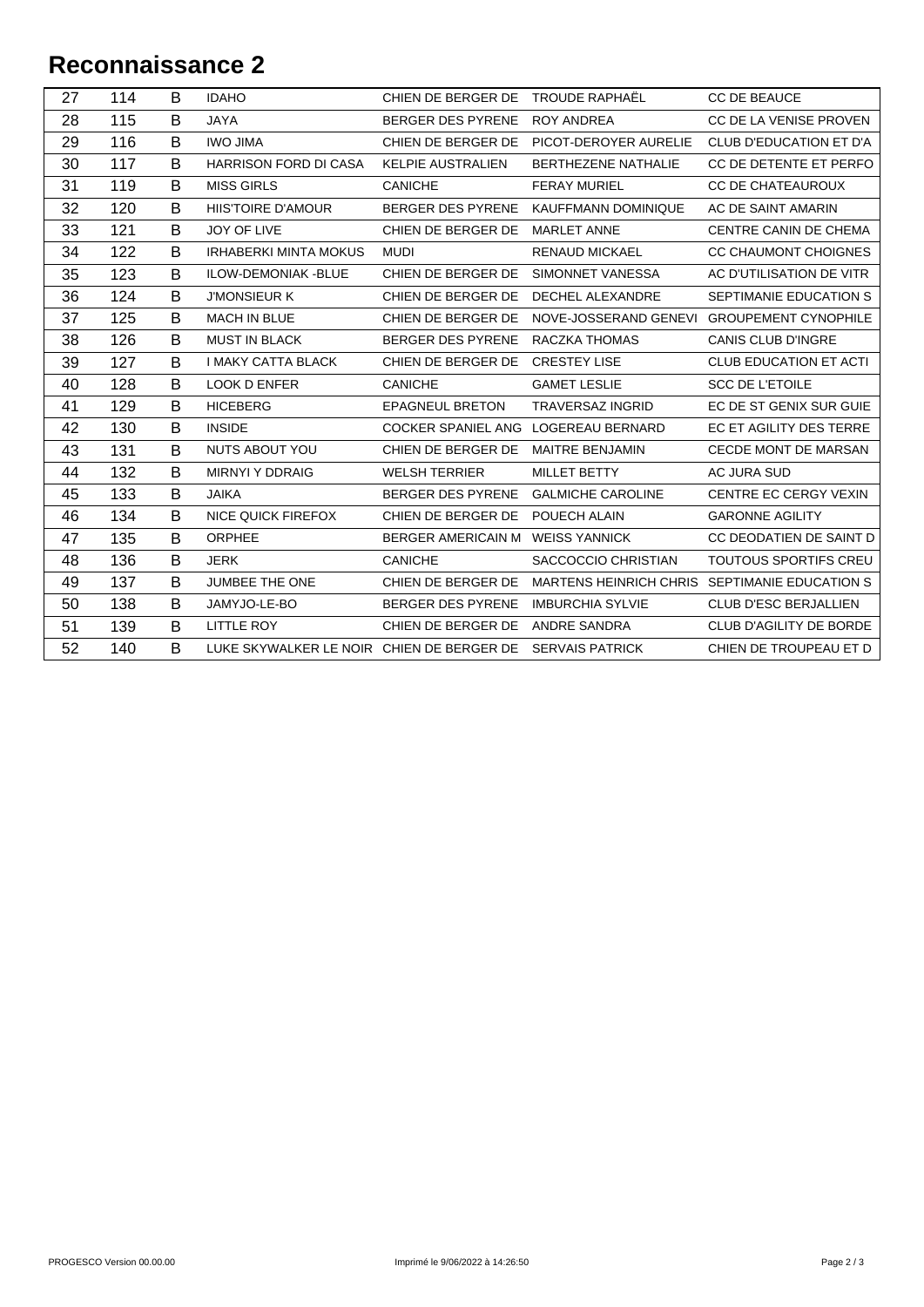| 53 | 141 | B | N'IMPORTE NAWAKH                          | CHIEN DE BERGER DE LUCAS HONORINE   |                                        | <b>CLUB EDUCATION ET ACTI</b> |
|----|-----|---|-------------------------------------------|-------------------------------------|----------------------------------------|-------------------------------|
| 54 | 142 | B | <b>ICSOKO LITTLE JERRY</b>                | <b>MUDI</b>                         | <b>LEBASCH JEAN-MICHEL</b>             | LES AMIS DU CHIEN DE DE       |
| 55 | 143 | B | <b>IUMMY SHOOTING STAR</b>                | CHIEN DE BERGER DE                  | DESMERY MAËLLE                         | TOULOUSE VETO AGILITY         |
| 56 | 144 | B | LITTLE BLUE LUXURIOUS D BERGER DES PYRENE |                                     | VANBELLE AUDREY                        | <b>PARENTIS EC</b>            |
| 57 | 145 | B | LEIA                                      | PETIT CHIEN HOLLAND                 | JONCOUR GWENAËLLE                      | CC EDUC'AGYL DU VAL D'A       |
| 58 | 146 | B | POWERFUL BEYOND MEAS CHIEN DE BERGER DE   |                                     | <b>SCHWAB ARNAUD</b>                   | <b>AC CEVENOLE</b>            |
| 59 | 147 | B | <b>JINHAE</b>                             | BERGER DES PYRENE CLERC SYLVAIN     |                                        | CC DE BOURG EN BRESSE         |
| 60 | 148 | B | <b>JENA BABY LOVE</b>                     | BERGER DES PYRENE                   | <b>CHABANAT BRIGITTE</b>               | <b>CLUB IDFIX LEZOUX</b>      |
| 61 | 149 | B | <b>JUMP</b>                               | CHIEN DE BERGER DE                  | <b>BITTEL CATHERINE</b>                | <b>TCC DE MERTEN</b>          |
| 62 | 150 | B | IS-GOOD                                   | <b>CANICHE</b>                      | <b>LEBLOND TITOUAN</b>                 | <b>CC JANZE</b>               |
| 63 | 151 | B | <b>NEO</b>                                | CHIEN DE BERGER DE                  | <b>ANCERET SAMUEL</b>                  | CC DES PAYS DU MAINE          |
| 64 | 152 | B | <b>MICE</b>                               | BERGER DES PYRENE                   | NIEDOSIK THIERRY                       | TRAINING CLUB MINIER DE       |
| 65 | 153 | B | <b>L'WORD</b>                             | BERGER DES PYRENE                   | <b>VANDEWEGHE MARIELLE</b>             | <b>CC VILLENEUVOIS</b>        |
| 66 | 154 | B | MY BLACK DEVIL                            |                                     | CHIEN DE BERGER DE LEFEBVRE JACQUELINE | <b>CC DE L'ARCHANGE</b>       |
| 67 | 155 | B | <b>INDIANE</b>                            | CHIEN DE BERGER DE                  | <b>ZUCCO CANDYCE</b>                   | <b>TCC DE THIONVILLE</b>      |
| 68 | 156 | B | LIKE A SOUTH WEST WIND                    | <b>BERGER AMERICAIN M</b>           | <b>CASTELAIN RENAUD</b>                | <b>CC DE BOMPAS</b>           |
| 69 | 157 | B | <b>GUPPY BLEU</b>                         | BERGER DES PYRENE                   | <b>HUGUES HERVE</b>                    | <b>ESTEREL CECDE FREJUS</b>   |
| 70 | 158 | B | N'ZOOM                                    | BERGER DES PYRENE                   | <b>BARREAU CHRISTINE</b>               | <b>CECDU VILLENEUVOIS</b>     |
| 71 | 159 | B | NI-VU-NI-CONNU                            | CHIEN DE BERGER DE                  | <b>MATHIEU DOMINIQUE</b>               | <b>CECDE DISTROFF</b>         |
| 72 | 160 | B | PUSZTA'S LEGACY ANOR                      | <b>MUDI</b>                         | <b>LUCON YOLAINE</b>                   | AC SPORTIVE ET D'EDUCA        |
| 73 | 161 | B | <b>ILYSSE</b>                             | CHIEN DE BERGER DE                  | <b>GELEZEAU CATHERINE</b>              | ASSOCIATION SPORTIVE C        |
| 74 | 162 | B | <b>BASILEAS PIXIE BLACK</b>               |                                     | BERGER AMERICAIN M FARIGOULE STEPHANE  | <b>CKBO CLUB</b>              |
| 75 | 163 | B | <b>JASPPER</b>                            | CHIEN DE BERGER DE                  | <b>BANIER LAURINE</b>                  | <b>SC BERGERACOIS</b>         |
| 76 | 164 | B | <b>LEE</b>                                | BERGER DES PYRENE                   | SALVA JEAN-PAUL                        | CC DE MAUGUIO CARNON          |
| 77 | 165 | B | <b>HELIUM</b>                             | <b>CANICHE</b>                      | <b>MAITRE BENJAMIN</b>                 | <b>CECDE MONT DE MARSAN</b>   |
| 78 | 166 | B | LUCKY-LEXANE-BLUE                         | CHIEN DE BERGER DE LEBOUCQ CAROLINE |                                        | CC DE BEAUCE                  |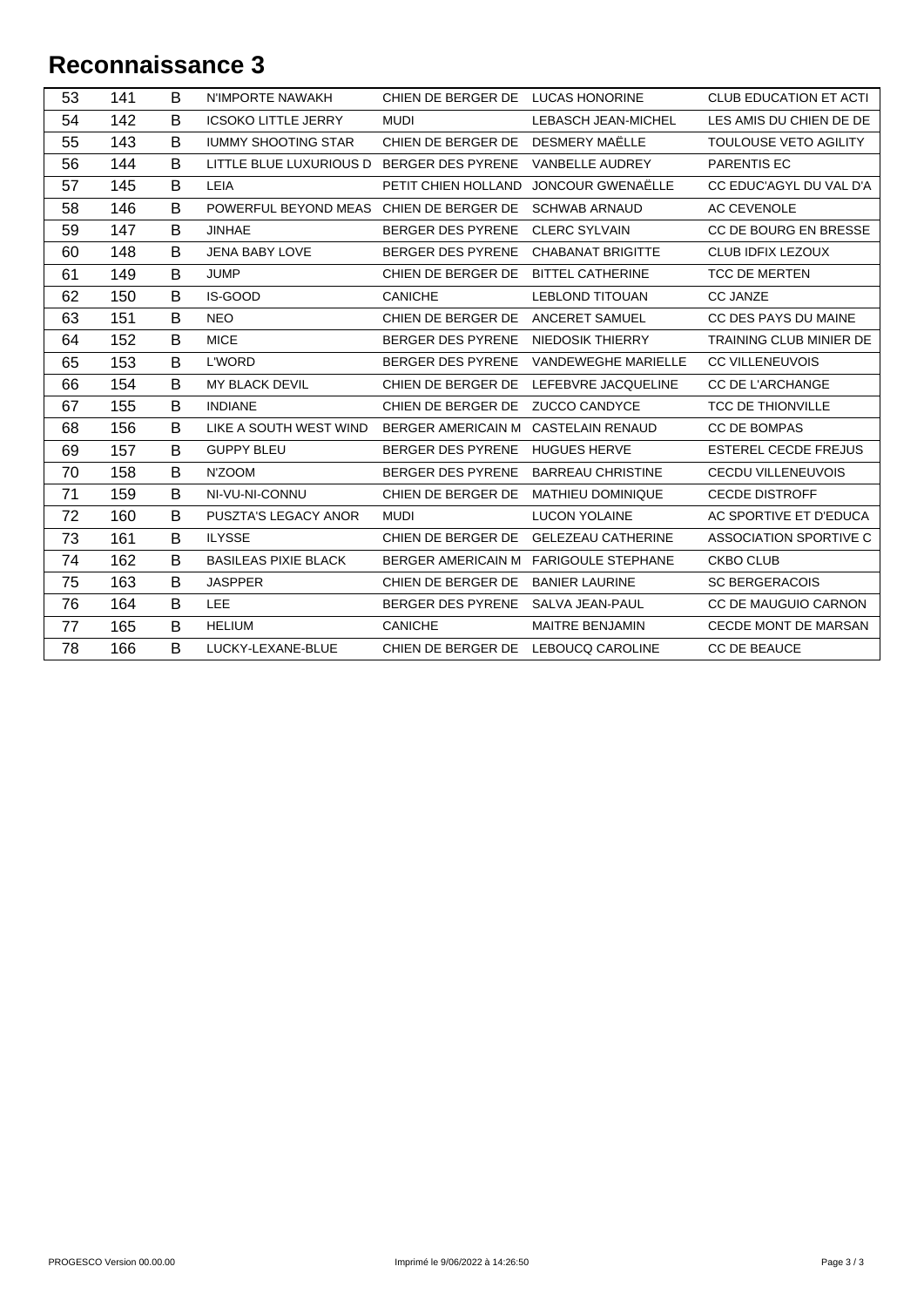

Championnat de France - Cneac (agi-g3) - 11/06/2022 **ORDRES DE PASSAGE**



**EPREUVE : CdF G3 Agi. CATEGORIE : C CLASSE :** (174 concurrents)

| Ordre | Dossaro | Chien<br>.<br>ı Nom alı | chier<br>. | . | Club |
|-------|---------|-------------------------|------------|---|------|
|-------|---------|-------------------------|------------|---|------|

| 1                       | 167 | PURE POWER READY LIKE BORDER COLLIE          |                          | <b>ANTONI MICHEL</b>             | <b>CC DE SARREGUEMINES</b>    |
|-------------------------|-----|----------------------------------------------|--------------------------|----------------------------------|-------------------------------|
| $\overline{2}$          | 168 | <b>JIXEN</b>                                 | CHIEN DE BERGER BELGE    | <b>BARNABA BRUNO</b>             | ETHS SAUTA-SEGAS              |
| 3                       | 169 | <b>OREO</b>                                  | <b>BORDER COLLIE</b>     | <b>BARREAU KIM</b>               | <b>CECDU VILLENEUVOIS</b>     |
| $\overline{\mathbf{4}}$ | 170 | <b>LISA</b>                                  | <b>BORDER COLLIE</b>     | COURTY JOANNE                    | LES LOUANGES DE CAPRY         |
| 5                       | 171 | <b>JET</b>                                   | KELPIE AUSTRALIEN        | <b>DALMONTE SANDRINE</b>         | SECTION CYNOPHILE D'AIT       |
| 6                       | 172 | <b>JASMINE</b>                               | CHIEN DE BERGER BELGE    | <b>GRUEL JIMMY</b>               | <b>CECDE PONT-AUDEMER</b>     |
| $\overline{7}$          | 173 | <b>NAYA</b>                                  | <b>BORDER COLLIE</b>     | LUTRINGER JEAN PAUL              | CU DES CYNOPHILES DU C        |
| 8                       | 174 | <b>JUMP</b>                                  | <b>BORDER COLLIE</b>     | <b>MULLER THIERRY</b>            | <b>TCC DE SAVERNE</b>         |
| 9                       | 175 | <b>HEVER</b>                                 | <b>BORDER COLLIE</b>     | ORAND JULIEN                     | BREIZH'COOL DOGZ              |
| 10                      | 176 | JUNA DITE YUNA                               | <b>BORDER COLLIE</b>     | <b>UGUET DAVID</b>               | ASSOCIATION VELLAVE DU        |
| 11                      | 177 | N'JOY                                        | <b>BORDER COLLIE</b>     | <b>WEXLER DOMINIQUE</b>          | 6 PAT'CLUB                    |
| 12                      | 178 | <b>MAEGLIN PAILL</b>                         | <b>BORDER COLLIE</b>     | <b>LEMOINE MARILYN</b>           | CC DE SAINT GILLES            |
| 13                      | 179 | <b>NUTY</b>                                  | <b>BORDER COLLIE</b>     | ROSSETTI MORGAN                  | EC DE VILLE S/S ANJOU         |
| 14                      | 180 | N'JOY                                        | <b>BORDER COLLIE</b>     | <b>MULLER FRANK</b>              | <b>CLUB EDUCATION ET ACTI</b> |
| 15                      | 181 | <b>JAROD</b>                                 | CHIEN DE BERGER BELGE    | <b>BARRAY TALEN</b>              | CECDE MONT SAINT AIGNA        |
| 16                      | 182 | <b>MANGO</b>                                 | <b>BORDER COLLIE</b>     | LE NET PIERRE                    | <b>CECAMBOISIEN</b>           |
| 17                      | 183 | SHADOW OF AIRE SIA                           | <b>BORDER COLLIE</b>     | ALLERME SÉBASTIEN                | CC DE VOREPPE                 |
| 18                      | 184 | NIAGARA DIT NAIADE                           | <b>BERGER AUSTRALIEN</b> | <b>BAURIN CATHY</b>              | SEPTIMANIE EDUCATION S        |
| 19                      | 185 | <b>IRLANDE DELKISS CARTEA</b>                | <b>BORDER COLLIE</b>     | TRAVERSAZ INGRID                 | EC DE ST GENIX SUR GUIE       |
| 20                      | 186 | <b>LYS</b>                                   | <b>BORDER COLLIE</b>     | PORTA THIERRY                    | <b>CC DE MOURIES</b>          |
| 21                      | 187 | <b>O'SNOW PIXIE</b>                          | <b>BORDER COLLIE</b>     | <b>BERTHOLIER ELODIE</b>         | EC DE ST GENIX SUR GUIE       |
| 22                      | 188 | LUMPA UMPA                                   | <b>BORDER COLLIE</b>     | MALIVERNEY SABRINA               | <b>CC PYRENEES 66</b>         |
| 23                      | 189 | MISS MOON DE LA BELGER CHIEN DE BERGER BELGE |                          | DEBLOCK MARIE THERESE SC WITTOIS |                               |
| 24                      | 190 | <b>PETRA</b>                                 | CHIEN DE BERGER BELGE    | ROURE SANDRINE                   | CECDE L'UZEGE                 |
| 25                      | 191 | <b>PEPS</b>                                  | <b>BORDER COLLIE</b>     | <b>LECHEVIN LAURENCE</b>         | C.A.F.E. DU PAYS QUERCY       |
| 26                      | 192 | OOGWAY IT'S YOU                              | <b>BORDER COLLIE</b>     | WEBER MÉLANIE                    | TCC DE MOYEUVRE-GRAN          |
| 27                      | 193 | <b>LAKOTA SIOUX</b>                          | <b>BORDER COLLIE</b>     | <b>MENGHINI ANDREA</b>           | TCC DE MOYEUVRE-GRAN          |
| 28                      | 194 | LITTLE GAGA                                  | CHIEN DE BERGER BELGE    | <b>MUNSTER MARIE-LAURE</b>       | <b>CECDE MONT SAINT AIGNA</b> |
| 29                      | 195 | <b>JUST'OUT</b>                              | <b>BORDER COLLIE</b>     | <b>GUILLEMOT JUSTINE</b>         | AC DE L'ISLE SUR LA SORG      |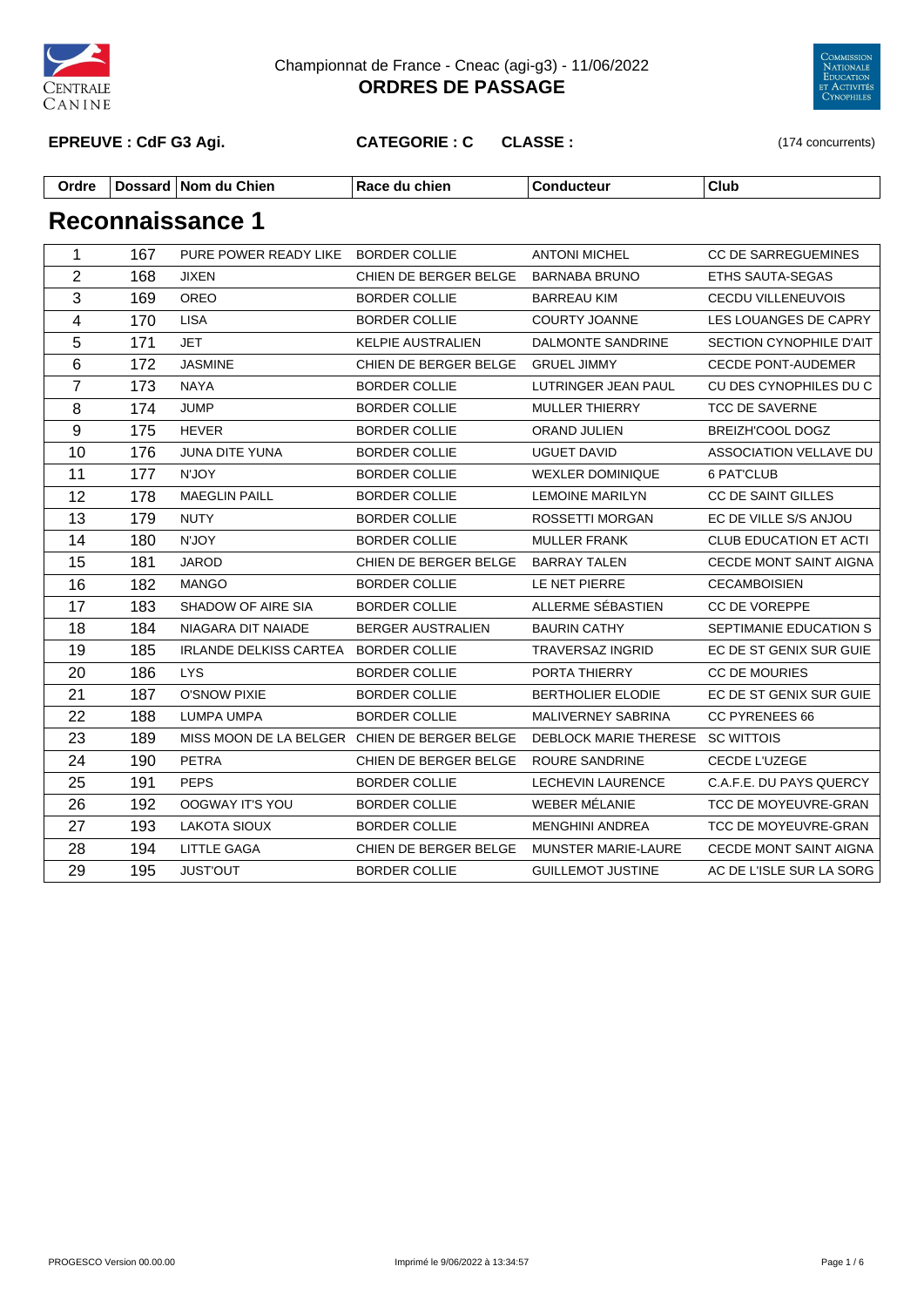| 30 | 196 | <b>NITRO NAZUS</b>       | KELPIE AUSTRALIEN                   | <b>FERRIER NADINE</b>     | <b>TCC DE SAVERNE</b>          |
|----|-----|--------------------------|-------------------------------------|---------------------------|--------------------------------|
| 31 | 197 | MEW                      | <b>KELPIE AUSTRALIEN</b>            | HANN FRÉDÉRIC             | AC DE HAM SOUS VARSBE          |
| 32 | 198 | <b>OWEN</b>              | <b>BORDER COLLIE</b>                | <b>ACKERMANN OLIVER</b>   | <b>CECDE HABSHEIM</b>          |
| 33 | 199 | <b>NASKO</b>             | <b>BORDER COLLIE</b>                | <b>CHLOT MICKAEL</b>      | <b>CC DE CHANTILLY</b>         |
| 34 | 200 | <b>NICE GIRL</b>         | <b>BORDER COLLIE</b>                | <b>MESLIN STEPHANIE</b>   | <b>CECDE MONT SAINT AIGNA</b>  |
| 35 | 201 | LEIDDYE-MISS-SKAIA       | CHIEN DE BERGER BELGE               | <b>LECLERCQ ERIC</b>      | ROQUEFURE CC APTESIEN          |
| 36 | 202 | <b>JAWS MAUI</b>         | <b>BORDER COLLIE</b>                | LACHAUSSEE KEILANI        | CAC DE SUCY EN BRIE            |
| 37 | 203 | REEF OF DREAM SONIC W    | <b>BORDER COLLIE</b>                | MULLER REYNALD            | CC D'UTILISATION DE PAC        |
| 38 | 204 | NOUGAT GREY              | <b>BORDER COLLIE</b>                | ROUSSEL STEPHAN           | CECDE RIOM ET SA REGIO         |
| 39 | 205 | KINLOCH SHEP             | <b>BORDER COLLIE</b>                | ROCH CAROLINE             | TCC DE MOYEUVRE-GRAN           |
| 40 | 206 | <b>NINIO</b>             | <b>BORDER COLLIE</b>                | <b>LOIRETTE YANNICK</b>   | <b>CC VILLENEUVOIS</b>         |
| 41 | 207 | <b>NESS</b>              | <b>BORDER COLLIE</b>                | OMRI NORDINE.M            | CLUB D'ESC BERJALLIEN          |
| 42 | 208 | LA KITTY                 | <b>BERGER AUSTRALIEN</b>            | SIGNORET STEPHANIE        | <b>CABRIERES AGILITY</b>       |
| 43 | 209 | ORINAL ADISHATZ DIT APP  | <b>BORDER COLLIE</b>                | SOCCODATO THOMAS          | ENTENTE CYNOPHILE DU           |
| 44 | 210 | LOLLY-POP'S              | <b>BORDER COLLIE</b>                | <b>BUONOCORE BRIGITTE</b> | <b>ENTENTE CYNOPHILE DU</b>    |
| 45 | 211 | <b>JOATINGA COFFEE</b>   | CHIEN DE BERGER BELGE               | <b>FAURIE CHRISTIAN</b>   | CC DES PAYS DU GRAND L         |
| 46 | 212 | O'PE                     | <b>KELPIE AUSTRALIEN</b>            | <b>CHAUVET AURELIE</b>    | <b>ACTIVITES SARTHOISES D'</b> |
| 47 | 213 | <b>NAHIA</b>             | <b>BORDER COLLIE</b>                | <b>GOURDON NADINE</b>     | ETHS SAUTA-SEGAS               |
| 48 | 214 | JEWELL                   | <b>KELPIE AUSTRALIEN</b>            | URBANIAK BÉLINDA          | AC DE HAM SOUS VARSBE          |
| 49 | 215 | O'KIM                    | <b>BORDER COLLIE</b>                | <b>GRIZAUD PATRICE</b>    | <b>CC DE BOMPAS</b>            |
| 50 | 216 | <b>IRKOS</b>             | <b>BERGER ALLEMAND</b>              | <b>DUTEMS FRANCK</b>      | ENTENTE CYNOPHILE TOU          |
| 51 | 217 | <b>NOUMEA</b>            | <b>BORDER COLLIE</b>                | HUBAUT BÉNÉDICTE          | <b>CC DE DRUSENHEIM</b>        |
| 52 | 218 | <b>ISERE</b>             | <b>BORDER COLLIE</b>                | <b>LACHAUSSEE PATRICK</b> | CAC DE SUCY EN BRIE            |
| 53 | 219 | NICKEL CHROME DELL'ALP   | <b>BORDER COLLIE</b>                | <b>CHURLET BRUNO</b>      | EC ET SPORTIVE DE L'ILE B      |
| 54 | 220 | <b>JUNA</b>              | CHIEN DE BERGER BELGE LOUIS NICOLAS |                           | <b>CC DE MOURIES</b>           |
| 55 | 221 | <b>NEWMILL</b>           | BORDER COLLIE                       | DEBARTILLAT LIONEL        | CECLAVAULT SAINTE ANN          |
| 56 | 222 | O'NYX                    | <b>BERGER AUSTRALIEN</b>            | <b>COLAO ELODIE</b>       | <b>CC DE BOMPAS</b>            |
| 57 | 223 | <b>LOLLIPOP DITE LOL</b> | <b>BERGER AUSTRALIEN</b>            | RAMET JEANNE              | CC DE DEFENSE ET DE PO         |
| 58 | 224 | <b>ORSON</b>             | <b>BORDER COLLIE</b>                | <b>SPORTELLI AURELIE</b>  | <b>SC ARDECHOIS</b>            |
|    |     |                          |                                     |                           |                                |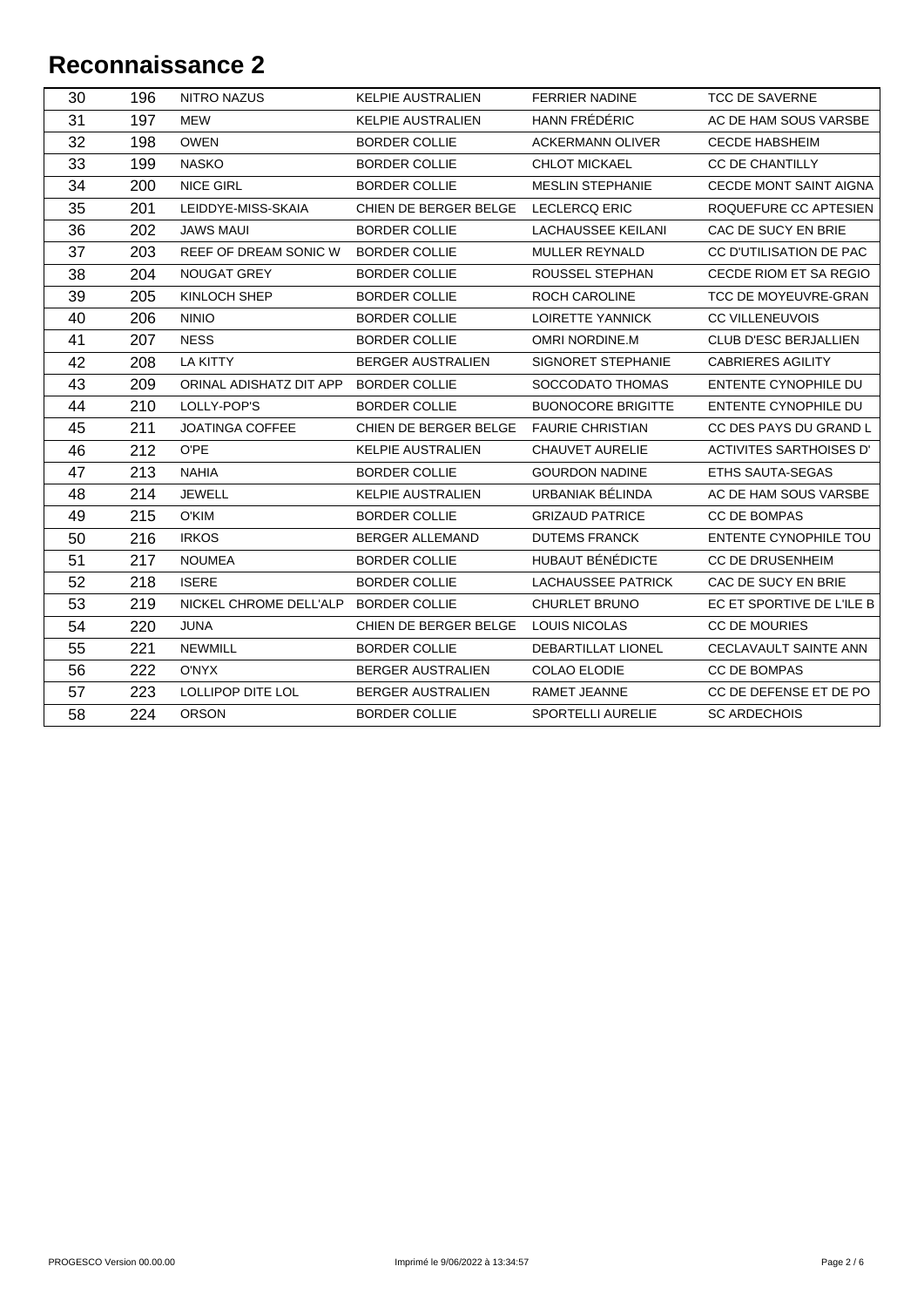| 59 | 225 | <b>MAGMA</b>                         | CHIEN DE BERGER BELGE LISBET JEREMY |                                      | <b>SPORT LOISIR CAN'AIN</b>                    |
|----|-----|--------------------------------------|-------------------------------------|--------------------------------------|------------------------------------------------|
| 60 | 226 | <b>MERRY JANE</b>                    | <b>BORDER COLLIE</b>                | LE GUERROUÉ GAËL                     | CC DE CORPS NUDS                               |
| 61 | 227 | <b>ASTRA MILKA</b>                   | <b>BORDER COLLIE</b>                | HAHN JEAN-BAPTISTE                   | TCC DE MOYEUVRE-GRAN                           |
| 62 | 228 | <b>MOUNE</b>                         | <b>BORDER COLLIE</b>                | <b>BOURRIER NATHALIE</b>             | <b>CC MULTI-PAT'S</b>                          |
| 63 | 229 | <b>BOSSTER WITH BRAIN INSI</b>       | <b>BORDER COLLIE</b>                | <b>BERCHOUX BENJAMIN</b>             | AC DES CARRIERES NOIRE                         |
| 64 | 230 | <b>LYNKA</b>                         | <b>BORDER COLLIE</b>                | <b>JEANTET MARC</b>                  | EC DU DARDAILLON                               |
| 65 | 231 | LOOK THE SKY                         | <b>BORDER COLLIE</b>                | <b>THORIN DAVID</b>                  | PRIN'TEMPS CANINS                              |
| 66 | 232 | N'GOYA                               | <b>BORDER COLLIE</b>                | <b>BOURDON OLIVIER</b>               | ABBEVILLE AGILITY                              |
| 67 | 233 | HIP HIP HIP HOURA                    | CHIEN DE BERGER BELGE               | DESCHEVAUX GWENDOLIN CC DE ST ROMAIN |                                                |
| 68 | 234 | <b>NEIGE</b>                         | <b>BORDER COLLIE</b>                | LE JUEZ SARAH                        | <b>CECDE MONT SAINT AIGNA</b>                  |
| 69 | 235 | RIVER BLACK TEKOA SONI               | <b>BORDER COLLIE</b>                | <b>VENAT SEBASTIEN</b>               | <b>CLUB EDUCATION ET ACTI</b>                  |
| 70 | 236 | <b>JOUR J</b>                        | <b>BORDER COLLIE</b>                |                                      | GRANGÉ-COURTY ANNE-M CLUB D'INITIATION ET D'EC |
| 71 | 237 | JEDI NEVER STOP                      | <b>BORDER COLLIE</b>                | PARENTY CAMILLE                      | <b>SCC DE L'ETOILE</b>                         |
| 72 | 238 | LUCKY SUMMER RUSH TO                 | <b>BORDER COLLIE</b>                | COLAVOLPE LION ANAÏS                 | UN CHIEN BIEN DANS SES                         |
| 73 | 239 | JUST A LITTLE MOGWAI                 | <b>BERGER AUSTRALIEN</b>            | REVIL-BAUDARD EMILIE                 | <b>SECTION CANINE EUROCO</b>                   |
| 74 | 240 | <b>LUNA</b>                          | <b>BORDER COLLIE</b>                | <b>FROMAUX FABRICE</b>               | ARTOIS DOG PASSION                             |
| 75 | 241 | JADENE                               | <b>BORDER COLLIE</b>                | <b>COMETTO CYRIL</b>                 | <b>CC ATHLETI' DOGS</b>                        |
| 76 | 242 | <b>PHENIX</b>                        | <b>BORDER COLLIE</b>                | AUROUSSEAU PHILIPPE                  | SPORTS ET LOISIRS CANIN                        |
| 77 | 243 | FIRESTORM DEI MATIBLU                | <b>BORDER COLLIE</b>                | <b>LALIGANT FABRICE</b>              | CHIENS SPORTIFS DU PAY                         |
| 78 | 244 | JOYSTICK-SPEED-LINK                  | <b>KELPIE AUSTRALIEN</b>            | <b>CHARBONNIER MICKAEL</b>           | CU D'EC DU VAL DE LOIRE                        |
| 79 | 245 | <b>MIHIA</b>                         | CHIEN DE BERGER BELGE               | ALAZARD LAURA                        | AC DE BEAUCHAMP                                |
| 80 | 246 | <b>JAGNA</b>                         | <b>BERGER AUSTRALIEN</b>            | <b>BARTHET FRANCOIS</b>              | TOULOUSE VETO AGILITY                          |
| 81 | 247 | <b>IRISSE</b>                        | <b>BORDER COLLIE</b>                | <b>DELAMARE SYLVIE</b>               | CC DE NOTRE DAME DE G                          |
| 82 | 248 | LASKA                                | CHIEN DE BERGER BELGE               | CATTOEN ARLETTE                      | CLUB D'AGILITY CUGNALAI                        |
| 83 | 249 | MOVE ON UP                           | <b>BORDER COLLIE</b>                | <b>ODILE KEVIN</b>                   | CC DEODATIEN DE SAINT D                        |
| 84 | 250 | EVERY KINGDOM SPITFIRE BORDER COLLIE |                                     | <b>BRUNA VIRGINIE</b>                | AC CEVENOLE                                    |
| 85 | 251 | <b>OTCHOS</b>                        | <b>CHIEN D'EAU PORTUGAIS</b>        | <b>COMTE CHRISTINE</b>               | LES LOUANGES DE CAPRY                          |
| 86 | 252 | RAZZ ROCKET VAKONIC FA BORDER COLLIE |                                     | <b>WEBER MICHELLE</b>                | <b>CC DE SARREGUEMINES</b>                     |
| 87 | 253 | <b>IMPULSE</b>                       | <b>BORDER COLLIE</b>                | <b>TOBO CECILE</b>                   | <b>CC MULTI-PAT'S</b>                          |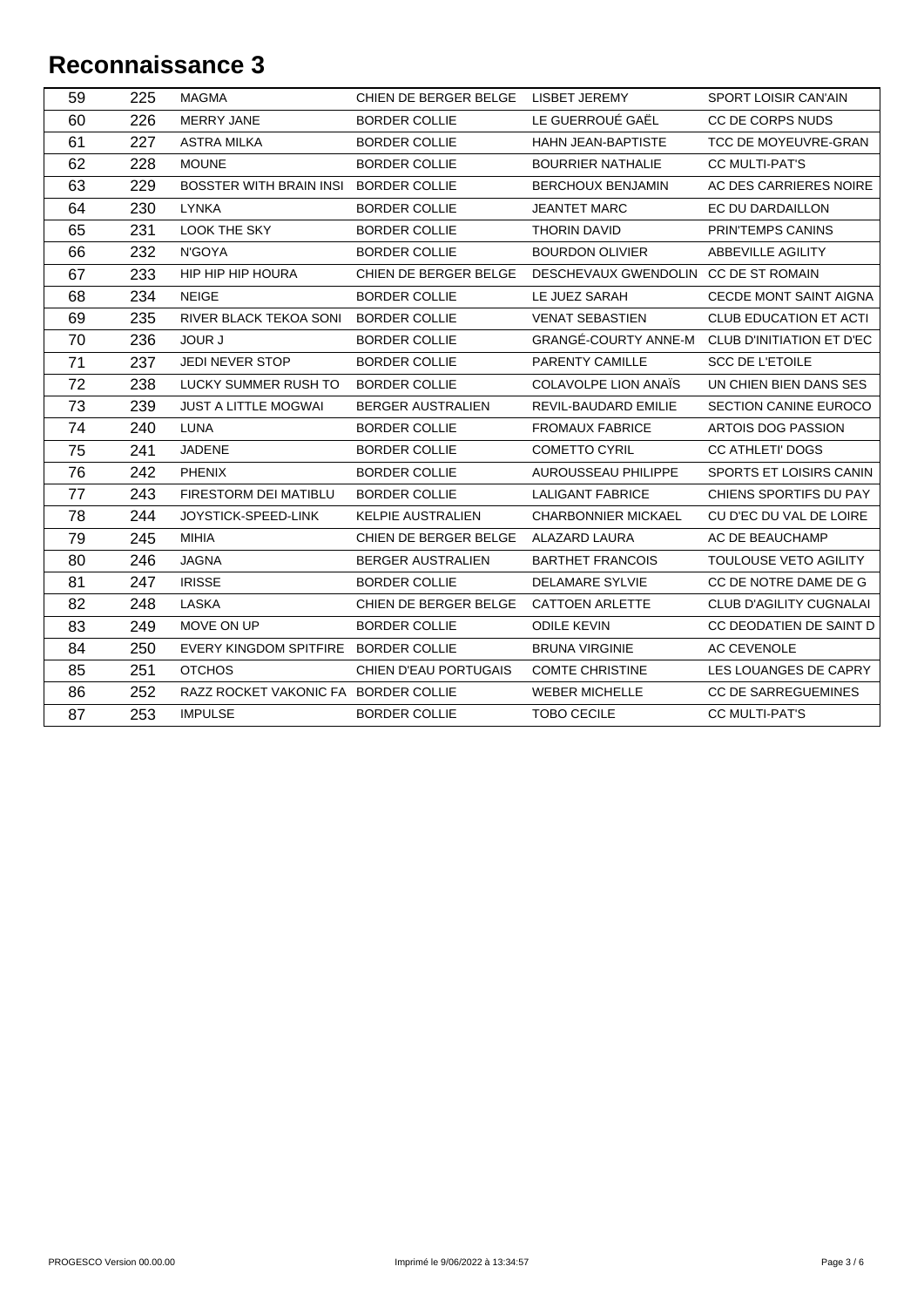| 89<br>LEADER<br>255<br>PINSON ANDRE-MARC<br>EC ET SPORTIVE DE L'ILE B<br><b>BORDER COLLIE</b><br>90<br>256<br><b>ORION</b><br><b>BORDER COLLIE</b><br>DELPECH JOEL<br>CHIENS DU PAYS DE FOIX<br>91<br>257<br>PEPS HOPE CATCH<br><b>BORDER COLLIE</b><br><b>COURTY JOANNE</b><br>LES LOUANGES DE CAPRY<br>92<br>258<br><b>JEEZY</b><br>CHIEN DE BERGER BELGE<br>AC D'UTILISATION DE VITR<br>SIMONNET VANESSA<br>93<br>259<br><b>WACKY RACES' GANG ADD</b><br><b>BORDER COLLIE</b><br><b>COURTIN JEROME</b><br><b>CC D'AROMAS</b><br>94<br>260<br><b>LOUNA</b><br><b>BORDER COLLIE</b><br><b>FOUCHET PHILIPPE</b><br>CAC DU FOREZ<br>95<br>261<br><b>NEWT</b><br><b>BORDER COLLIE</b><br><b>MULLER THIERRY</b><br><b>TCC DE SAVERNE</b> |                               |
|---------------------------------------------------------------------------------------------------------------------------------------------------------------------------------------------------------------------------------------------------------------------------------------------------------------------------------------------------------------------------------------------------------------------------------------------------------------------------------------------------------------------------------------------------------------------------------------------------------------------------------------------------------------------------------------------------------------------------------------|-------------------------------|
|                                                                                                                                                                                                                                                                                                                                                                                                                                                                                                                                                                                                                                                                                                                                       |                               |
|                                                                                                                                                                                                                                                                                                                                                                                                                                                                                                                                                                                                                                                                                                                                       |                               |
|                                                                                                                                                                                                                                                                                                                                                                                                                                                                                                                                                                                                                                                                                                                                       |                               |
|                                                                                                                                                                                                                                                                                                                                                                                                                                                                                                                                                                                                                                                                                                                                       |                               |
|                                                                                                                                                                                                                                                                                                                                                                                                                                                                                                                                                                                                                                                                                                                                       |                               |
|                                                                                                                                                                                                                                                                                                                                                                                                                                                                                                                                                                                                                                                                                                                                       |                               |
|                                                                                                                                                                                                                                                                                                                                                                                                                                                                                                                                                                                                                                                                                                                                       |                               |
| 96<br>262<br>LIVANN<br><b>BERGER DE BRIE</b><br><b>TOULLIC JACQUES</b><br>CC ET SPORTIF DU GATINA                                                                                                                                                                                                                                                                                                                                                                                                                                                                                                                                                                                                                                     |                               |
| 97<br>263<br>FIRE INSPIRED ELASTIC HE BORDER COLLIE<br><b>COMBE MATHILDE</b><br><b>EC ARCOISE</b>                                                                                                                                                                                                                                                                                                                                                                                                                                                                                                                                                                                                                                     |                               |
| 98<br>264<br><b>OREO</b><br><b>BORDER COLLIE</b><br>LEREAU DEBORAH<br>CC DE SENART ST PIERRE                                                                                                                                                                                                                                                                                                                                                                                                                                                                                                                                                                                                                                          |                               |
| 99<br>265<br><b>NESSIE DI GIOIA</b><br><b>KELPIE AUSTRALIEN</b><br><b>SCHALLER LYSIANE</b><br>CU DES CYNOPHILES DU C                                                                                                                                                                                                                                                                                                                                                                                                                                                                                                                                                                                                                  |                               |
| 100<br>266<br>HAUMAN MICKAËL<br>OAKA-OAKA<br><b>BORDER COLLIE</b><br>LE MEE SC                                                                                                                                                                                                                                                                                                                                                                                                                                                                                                                                                                                                                                                        |                               |
| 101<br>267<br><b>IANA</b><br><b>BORDER COLLIE</b><br><b>MAIDON LUC</b>                                                                                                                                                                                                                                                                                                                                                                                                                                                                                                                                                                                                                                                                | <b>ENTENTE CANINE DE VERT</b> |
| 102<br>268<br><b>LOOPING</b><br>CHIEN DE BERGER BELGE<br><b>BARADEL MATHILDE</b>                                                                                                                                                                                                                                                                                                                                                                                                                                                                                                                                                                                                                                                      | AMICALE DU BERGER DE C        |
| 103<br>269<br><b>JOYIA</b><br>CHIEN DE BERGER BELGE<br><b>CUTAJAR SOLANGE</b><br><b>CC DE MOURIES</b>                                                                                                                                                                                                                                                                                                                                                                                                                                                                                                                                                                                                                                 |                               |
| 270<br>104<br>MAGNOUX CHARLÈNE<br><b>N'GEL</b><br><b>BORDER COLLIE</b><br><b>CLUB AGILITY NOIRTERRE'I</b>                                                                                                                                                                                                                                                                                                                                                                                                                                                                                                                                                                                                                             |                               |
| 105<br>271<br><b>M'VOLF</b><br><b>BORDER COLLIE</b><br>RAGIVARU VAIHERE<br>CAC DE SUCY EN BRIE                                                                                                                                                                                                                                                                                                                                                                                                                                                                                                                                                                                                                                        |                               |
| 272<br>106<br><b>CC VANNETAIS</b><br>NICE LILI SOLEIL<br><b>BORDER COLLIE</b><br>LE BIZEC ANTOINE                                                                                                                                                                                                                                                                                                                                                                                                                                                                                                                                                                                                                                     |                               |
| 107<br>273<br>CC ET SPORTIF DU GATINA<br><b>JANELLE</b><br><b>BERGER AUSTRALIEN</b><br><b>DEROUINEAU SYLVIE</b>                                                                                                                                                                                                                                                                                                                                                                                                                                                                                                                                                                                                                       |                               |
| 108<br>274<br><b>NIKEL BY</b><br><b>SC SAINT NAZAIRE</b><br><b>BORDER COLLIE</b><br><b>HULOT BENJAMIN</b>                                                                                                                                                                                                                                                                                                                                                                                                                                                                                                                                                                                                                             |                               |
| 109<br>275<br><b>MOUSTIK</b><br><b>BORDER COLLIE</b><br>CC D'UTILITE DE CADEROU<br><b>DELAYE CHANTAL</b>                                                                                                                                                                                                                                                                                                                                                                                                                                                                                                                                                                                                                              |                               |
| 110<br>276<br><b>NINA</b><br><b>BORDER COLLIE</b><br>LIOCHON ALAIN<br><b>CC D'AROMAS</b>                                                                                                                                                                                                                                                                                                                                                                                                                                                                                                                                                                                                                                              |                               |
| 111<br>277<br>BLESSED BORDERS TIME T BORDER COLLIE<br>CENTRE CANIN DE CHEMA<br>MARLET ANNE                                                                                                                                                                                                                                                                                                                                                                                                                                                                                                                                                                                                                                            |                               |
| 112<br>278<br><b>IWENN FAUVE</b><br><b>BERGER DE BRIE</b><br><b>TOULLIC ANNIE</b><br>CC ET SPORTIF DU GATINA                                                                                                                                                                                                                                                                                                                                                                                                                                                                                                                                                                                                                          |                               |
| 113<br>279<br>LEGEND<br>CC DE BOMPAS<br>BERGER AUSTRALIEN<br>SEDES JEAN-FRAN¿OIS                                                                                                                                                                                                                                                                                                                                                                                                                                                                                                                                                                                                                                                      |                               |
| 114<br>280<br>JEHNA-SIS<br><b>DECHEN SANDRINE</b><br>CC D'EDUCATION ET D'AGI<br>BERGER AUSTRALIEN                                                                                                                                                                                                                                                                                                                                                                                                                                                                                                                                                                                                                                     |                               |
| 115<br>281<br><b>NUMB</b><br><b>KELPIE AUSTRALIEN</b><br><b>VERGNE ELODIE</b><br><b>CC VILLENEUVOIS</b>                                                                                                                                                                                                                                                                                                                                                                                                                                                                                                                                                                                                                               |                               |
| 116<br>282<br>JATSY-JATSA<br><b>BORDER COLLIE</b><br><b>CHAUDET CAROLINE</b><br>EC DE NARCASTET                                                                                                                                                                                                                                                                                                                                                                                                                                                                                                                                                                                                                                       |                               |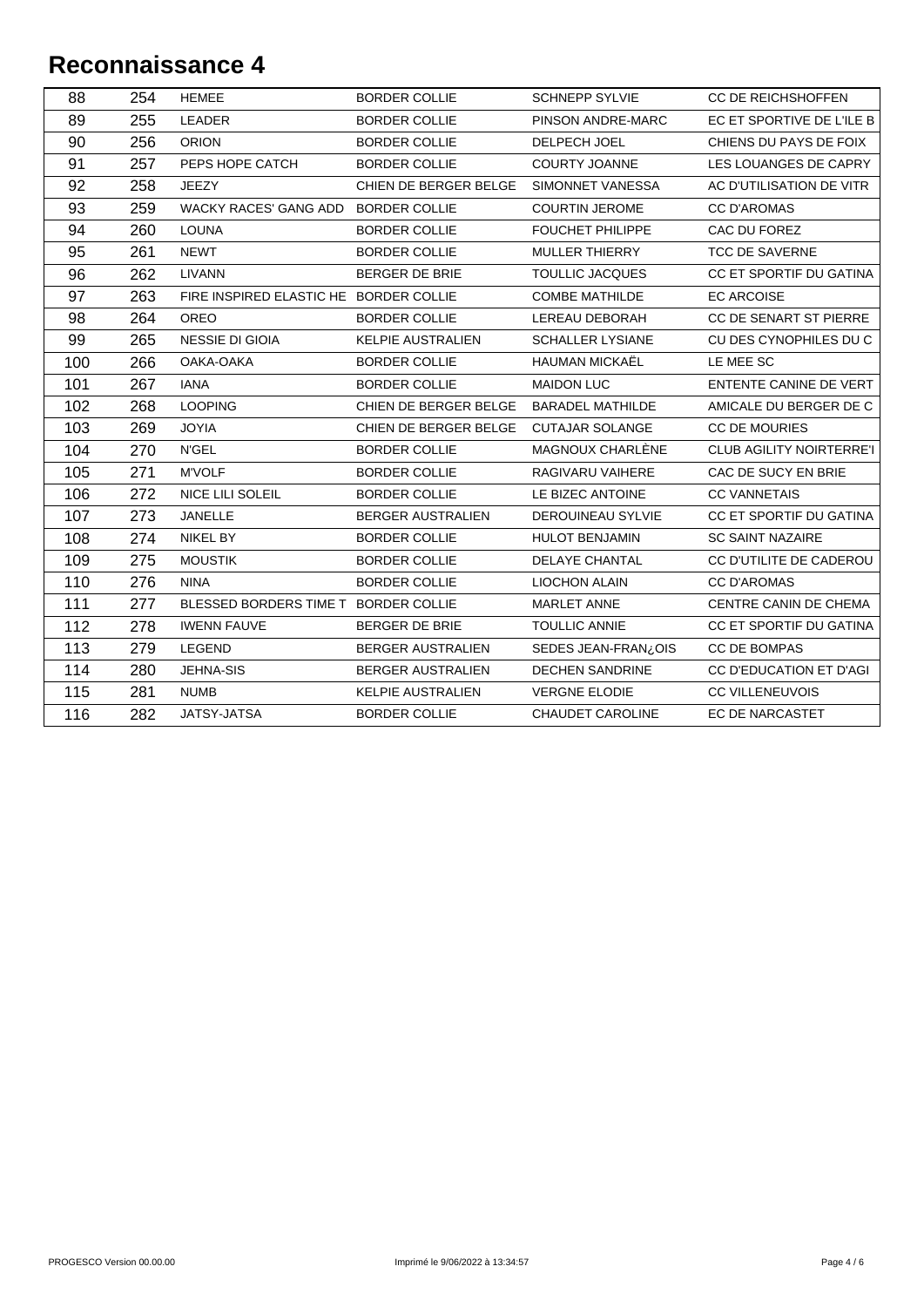| 117 | 283 | LET'S RISE KAI SHEPTER                      | <b>BORDER COLLIE</b>     | <b>RENAUD MICKAEL</b>                   | CC CHAUMONT CHOIGNES           |
|-----|-----|---------------------------------------------|--------------------------|-----------------------------------------|--------------------------------|
| 118 | 284 | <b>TOBEROI MINORU</b>                       | <b>BORDER COLLIE</b>     | MORIZE NASTASYA                         | CENTRE CONNAISSANCE C          |
| 119 | 285 | <b>HIGH CALL</b>                            | <b>BERGER AUSTRALIEN</b> | <b>LEGRAND SANDRINE</b>                 | OBEISSANCE DETENTE AGI         |
| 120 | 286 | SHADOW OF AIRE X-TREM                       | <b>BORDER COLLIE</b>     | AROLA CLAIRE                            | <b>GARONNE AGILITY</b>         |
| 121 | 287 | JAZZY                                       | <b>BORDER COLLIE</b>     | <b>BETEILLE FRANCOISE</b>               | PELOTON UTILITAIRE CYN         |
| 122 | 288 | <b>LOKI</b>                                 | <b>KELPIE AUSTRALIEN</b> | <b>MOUILLET GERARD</b>                  | SPORT ET DRESSAGE CAN          |
| 123 | 289 | <b>MAD</b>                                  | CHIEN DE BERGER BELGE    | <b>LALLEMAND RACHEL</b>                 | AC BEAURAINVILLAIS             |
| 124 | 290 | <b>JOKER</b>                                | <b>BORDER COLLIE</b>     | ROBERT NICOLAS                          | <b>CC COURSOIS</b>             |
| 125 | 291 | <b>MIDGE</b>                                | <b>BORDER COLLIE</b>     | CHURLET NATHALIE                        | EC ET SPORTIVE DE L'ILE B      |
| 126 | 292 | <b>INDIE</b>                                | <b>BORDER COLLIE</b>     | LEVAILLANT-ROBIN CHRIST CC DE CHANTILLY |                                |
| 127 | 293 | <b>OUPS</b>                                 | <b>BERGER AUSTRALIEN</b> | <b>SUARD MYRIAM</b>                     | CC DE LA TOUR D'ARIEGE         |
| 128 | 294 | <b>MYSTIC</b>                               | <b>BORDER COLLIE</b>     | <b>CAMPET CECILE</b>                    | LE MEE SC                      |
| 129 | 295 | AGILITY POWER AGAINST                       | <b>BORDER COLLIE</b>     | <b>RACAPE VIRGINIE</b>                  | FADA'GILITY 47                 |
| 130 | 296 | <b>L'KINAI</b>                              | <b>BORDER COLLIE</b>     | <b>BARIL AURÉLIE</b>                    | SPORTS ET LOISIRS CANIN        |
| 131 | 297 | KALYNE OF QUICK ANGEL                       | <b>BORDER COLLIE</b>     | <b>CERONNE DOMINIQUE</b>                | AC DE COULAURES                |
| 132 | 298 | CAPE CANIS B-E LU                           | <b>BORDER COLLIE</b>     | ZIEGLER SABINE                          | VAYA CON DOGS CC               |
| 133 | 299 | BLAST OF ENERGY WORLD CHIEN DE BERGER BELGE |                          | MUREAU CELINE                           | <b>CC ONDAINE</b>              |
| 134 | 300 | GAYL FROM CRICKET OF B BORDER COLLIE        |                          | <b>WILLAUME PATRICE</b>                 | CC D'UTILISATION DE TIER       |
| 135 | 301 | <b>MOGWAI</b>                               | <b>BORDER COLLIE</b>     | PIERRE CECILE                           | <b>SC SAINT NAZAIRE</b>        |
| 136 | 302 | <b>IDEAL</b>                                | <b>BORDER COLLIE</b>     | <b>MARTIN MARYLINE</b>                  | AMICALE DIJONNAISE DES         |
| 137 | 303 | BE MY MISS UNIVERSE CO                      | <b>BORDER COLLIE</b>     | <b>NAUD ARTHUR</b>                      | CC SOUS LE MASSIF VERC         |
| 138 | 304 | <b>MZYAN</b>                                | CHIEN D'EAU ESPAGNOL     | BERNARD BAZIN JULIE                     | <b>AGILITY CECET D'OBEISSA</b> |
| 139 | 305 | <b>OUDJAT</b>                               | <b>BERGER AUSTRALIEN</b> | MAUFROY STÉPHANIE                       | CC LE FIDELAIRE                |
| 140 | 306 | <b>MYST</b>                                 | <b>BORDER COLLIE</b>     | ROBERJOT SARAH                          | SEPTIMANIE EDUCATION S         |
| 141 | 307 | <b>LLAGONNE</b>                             | <b>BERGER DE BEAUCE</b>  | <b>BENITES CHANTAL</b>                  | CU ET D'EC DE SAINT CYP        |
| 142 | 308 | <b>NEED</b>                                 | <b>BORDER COLLIE</b>     | <b>SAAD JACQUES</b>                     | CAC DE SUCY EN BRIE            |
| 143 | 309 | <b>IOKY</b>                                 | <b>BERGER HOLLANDAIS</b> | <b>COUSTHAM DAVID</b>                   | CC SOUS LE VAL                 |
| 144 | 310 | <b>OLYA</b>                                 | <b>BORDER COLLIE</b>     | <b>VASSE PADRAIG</b>                    | <b>CLUB EDUCATION ET ACTI</b>  |
| 145 | 311 | <b>NEVADA</b>                               | <b>BERGER AUSTRALIEN</b> | <b>FISCHER ISABELLE</b>                 | <b>CC ATHLETI' DOGS</b>        |
|     |     |                                             |                          |                                         |                                |